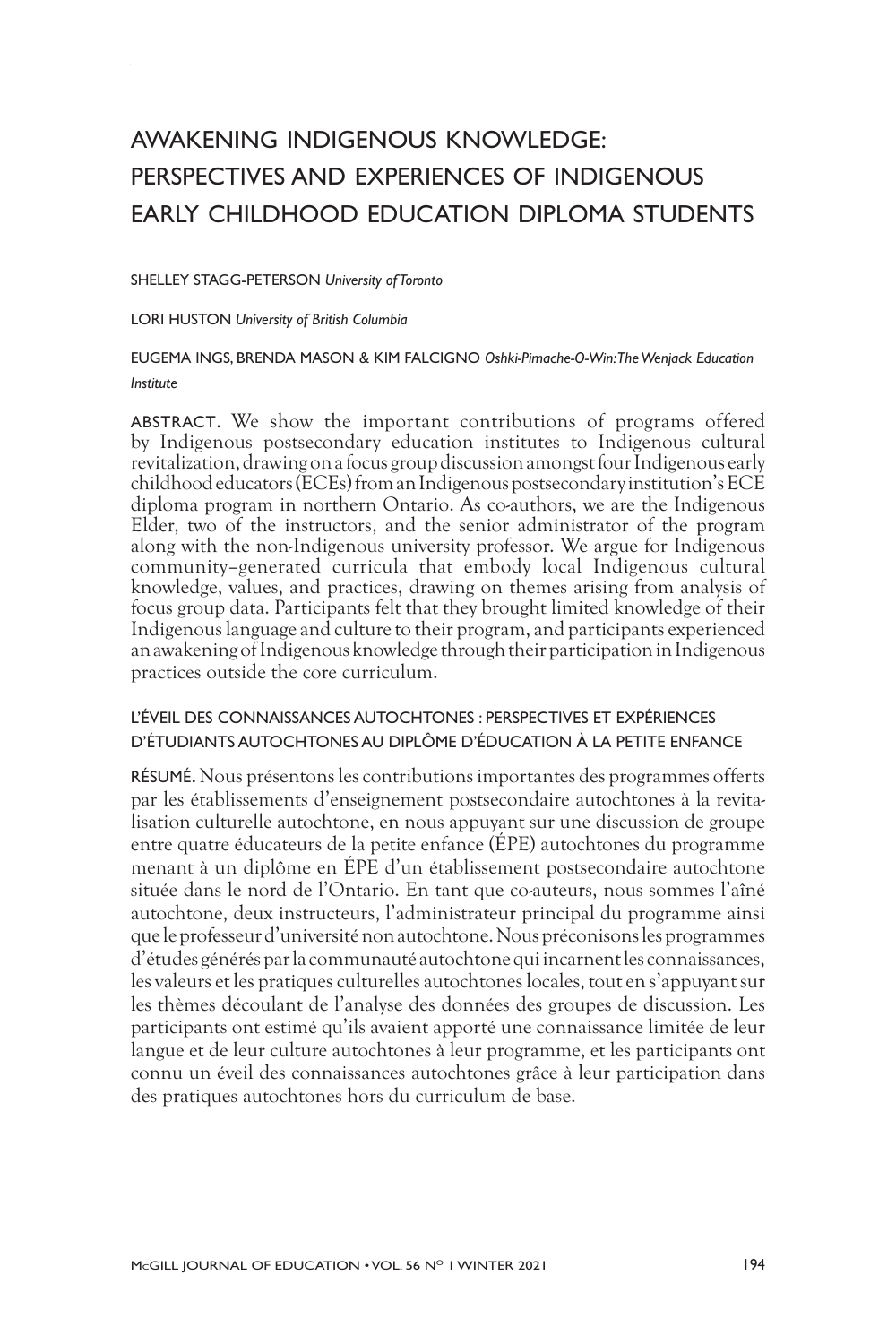A meta-analysis of 49 research studies conducted between 1980 and 2015 shows a relationship between teacher educational attainment and quality of early childhood education (Manning et al., 2019). This body of research supports legislative changes regulating early childhood education made in the Canadian province of Ontario over the past 15 years. Implemented through the Early Childhood Educators Act (ECEA) and the Child Care and Early Years Act (CCEYA) (Government of Ontario, 2007, 2014), these changes include new definitions of professional practice, the creation of a regulatory body (the College of Early Childhood Educators of Ontario [CECE]), the requirement that educators working in Ontario must obtain the status of Registered Early Childhood Educator (RECE), and the stipulation that they must remain in good standing with the CECE (Government of Ontario, 2014).

As we show in this paper, the mandated requirements for formal qualifications from accredited early childhood diploma programs have opened possibilities for northern Ontario Indigenous early childhood educators (hereafter ECEs), their families, and their communities to provide enhanced early childhood care. These same requirements have also created hardships for northern Indigenous early years centres and their staff. With the goals of enhancing Indigenous children's academic success, their cultural awareness, and their positive sense of identity and belonging, Aboriginal Head Start programs offer early learning programs for children aged 18 months to 6 years of age in First Nation communities and in urban centres (Gunn et al., 2011). Prior to the implementation of Ontario's early childhood legislation, childcare workers in many Aboriginal Head Start programs and early learning centres in rural northern Ontario brought qualifications that did not include formal postsecondary training, which is the only pathway that can lead to provincially recognized credentials. To keep their licensed childcare programs, these northern Indigenous communities have had to find the means to fund ECEs' postsecondary program registration and the substantial expense of travel to and subsistence in distant urban communities. Hiring replacement staff during the weeks and months of the childcare workers' absence while taking the courses incurs additional costs.

The sizable geographic distance between Indigenous ECEs' communities and the urban communities housing ECE diploma programs have presented challenges for the ECEs and their families. The ECEs must either uproot their families to live in the urban centre or leave their families for months at a time while attending face-to-face classes and fulfilling practicum requirements in the designated urban early learning sites (Health Canada and the Public Health Agency of Canada, 2017; Peterson et al., 2019; Preston, 2008; Preston et al., 2011).

# OUR STUDY: PURPOSE AND RESEARCH QUESTIONS

The postsecondary institution that is central to our paper, Oshki--Pimache-O-Win, The Wenjack Education Institute, is an Ontario Indigenous institute. Formally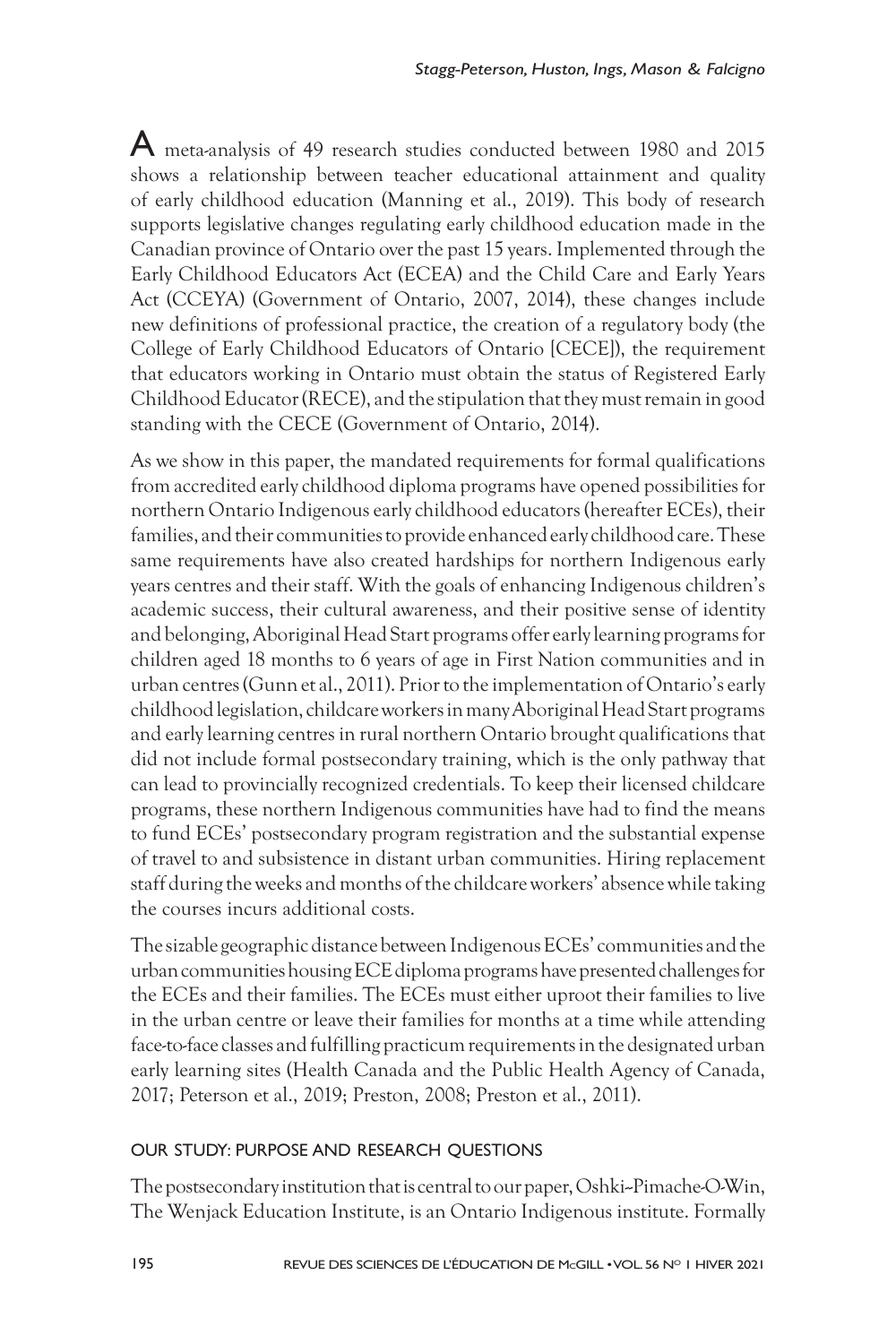established in 2001, the institute was created by Nishnawbe Aski Nation, and it "represents the legitimate, socioeconomic, and political aspirations of its First Nation members of Northern Ontario to all levels of government in order to allow local self-determination while establishing spiritual, cultural, social and economic independence" (Nishnawbe Aski Nation, 2020, np). The mandate of Oshki--Pimache-O-Win, The Wenjack Education Institute (hereafter Oshki-Wenjack), is to provide postsecondary training to Indigenous students living in remote northern Ontario communities. Oshki-Wenjack works with First Nation communities to build capacity in health, education, and economics to support Indigenous self-determination (Hodson et al., 2019). In 2007, Oshki-Wenjack created partnerships with non-Indigenous colleges and universities to offer accredited postsecondary programs. One of those programs was an ECE diploma program that serves Indigenous ECEs in northern Ontario. At the time this research was conducted and as we write our report of the research, Oshki-Wenjack was not accredited to offer its own ECE diploma program. Presently, it partners with a mainstream college to deliver an ECE program; however, the college's program offers little flexibility for Oshki-Wenjack to fulfill its mandate in providing Indigenous early learning knowledges and pedagogies (Battiste, 2008; Styres, 2017) within the course syllabus.

Four of the authors of this paper work or have worked in Oshki-Wenjack's ECE diploma program. Lori was the program coordinator and later the field practicum advisor. During that time, she designed curriculum, assessment practices, and advancement and evaluation strategies in partnership with the affiliate college staff and Oshki-Wenjack instructors. She also taught core ECE courses and supported field practicum advisors as part of her coordinator role. Eugema has been a part-time instructor in the Oshki-Wenjack program for the past four years while also serving as the RECE supervisor in a local Aboriginal Head Start program. Brenda is an Indigenous Elder who has provided support for students and staff at Oshki-Wenjack for 12 years. She also teaches classes in the Indigenous Wellness and Addictions Prevention Program every year. Brenda has provided cultural and spiritual services, including traditional therapy and traditional healing, for 29 years as a registered social worker in the larger community. Kim is the former academic director responsible for the ECE diploma program.

Participants in a partnership project that aims to develop approaches, principles, and resources to support young children's language and writing and their teachers' and ECEs' professional learning, we designed a mini-research project examining the role of Oshki-Wenjack's ECE diploma program in supporting our students' work with children to revitalize the communities' Indigenous languages and cultures. We worked with Shelley, a faculty of education professor who is the principal investigator of the larger SSHRC-funded partnership project, to design research that would inform our teaching and the ECE diploma program.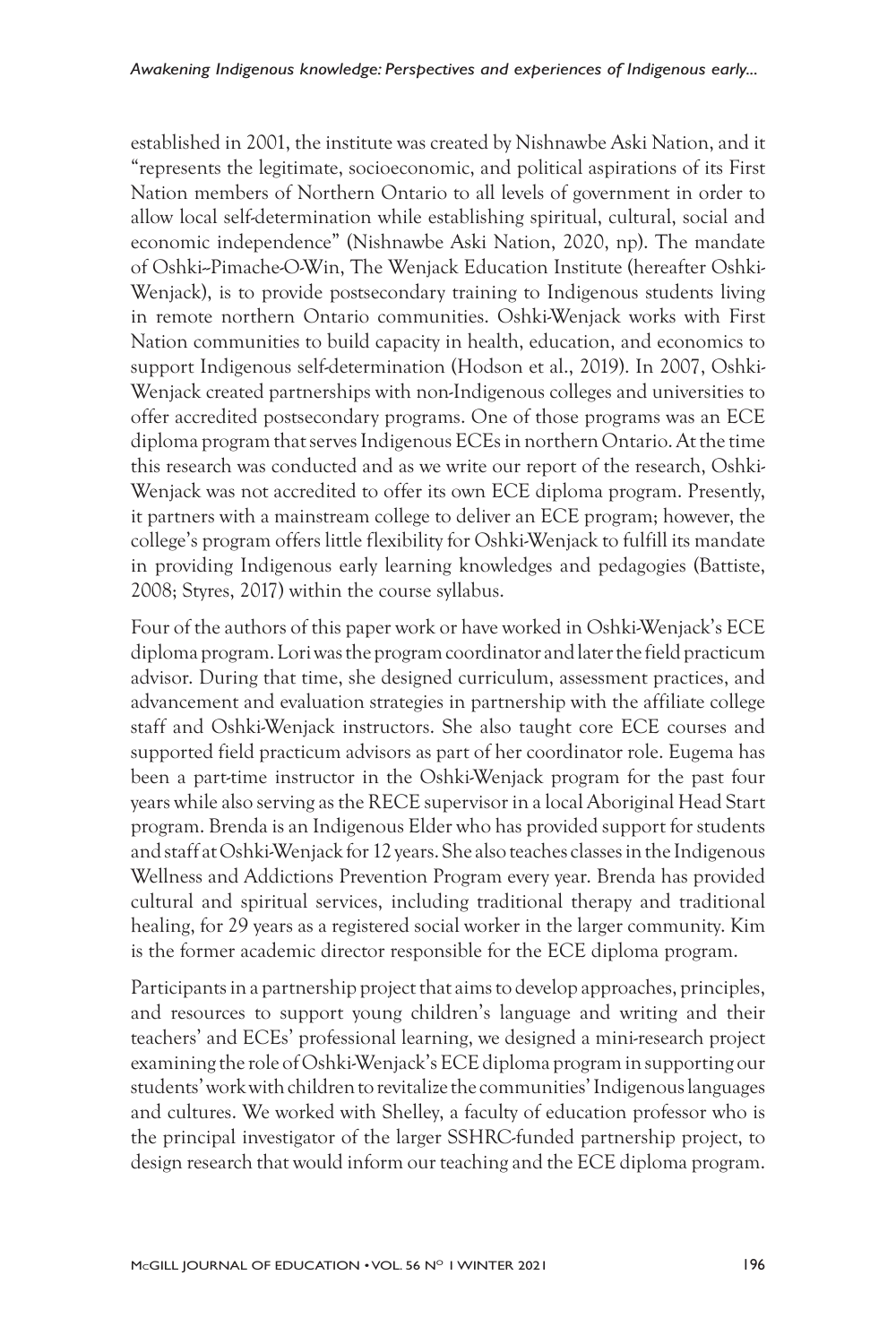We believe our findings will be important to faculty in Oshki-Wenjack's ECE diploma program and that they will also contribute to broader conversations about the postsecondary education of Indigenous ECEs in Canada. We highlight the experiences and perspectives of rural and remote northern Indigenous ECEs, who have an important role to play in reconciliation but whose voices are often not heard in such conversations.

The research questions guiding our study were:

- 1. What role has the Oshki-Wenjack's ECE diploma program played in supporting northern Indigenous ECEs' implementation of culturally sensitive curriculum in their Aboriginal Head Start and other early learning settings?
- 2. What challenges do ECEs face in their implementation of Indigenousfocused early learning curricula?

In this paper, we use focus group data to argue that the disruption in the generational passing-on of cultural knowledge makes Indigenous-centered ECE diploma programs within Indigenous institutions critically important. Through their daily interactions with children in their northern Indigenous communities, Indigenous ECEs have a significant role to play in connecting children to their cultures, languages, and histories. Indigenous knowledge-based ECE training has great potential to position Indigenous ECEs at the forefront of initiatives responding to the Truth and Reconciliation Commission of Canada's (2015) Calls to Action, including Education #12 on developing culturally appropriate early childhood education programs for Aboriginal families, and Education for Reconciliation #62 on providing the necessary funding to postsecondary institutions to educate teachers on how to integrate Indigenous knowledge and teaching methods into classrooms. The research we report in this paper underscores the need for Indigenous ECE diploma programs within Indigenous institutions and may be used to inform program development that is underway.

#### NEED FOR INDIGENOUS-CENTRED ECE DIPLOMA PROGRAMS

The financial, emotional, and childcare challenges faced by northern Indigenous ECEs, their families, and communities add to the ongoing struggle of all Indigenous peoples in Canada to "unravel the effects of generations of exploitation, violence, marginalization, powerlessness, and enforced cultural imperialism on Aboriginal knowledge and peoples" (Battiste, 2013, p. 25). Indigenous peoples need to seek out what will work best for healing within their own communities. The history of relationships between Indigenous and non-Indigenous peoples in Canada has been dominated by assimilative educational policies and practices, which have led to the marginalization of Indigenous languages, cultures, and ways of teaching and interacting with children.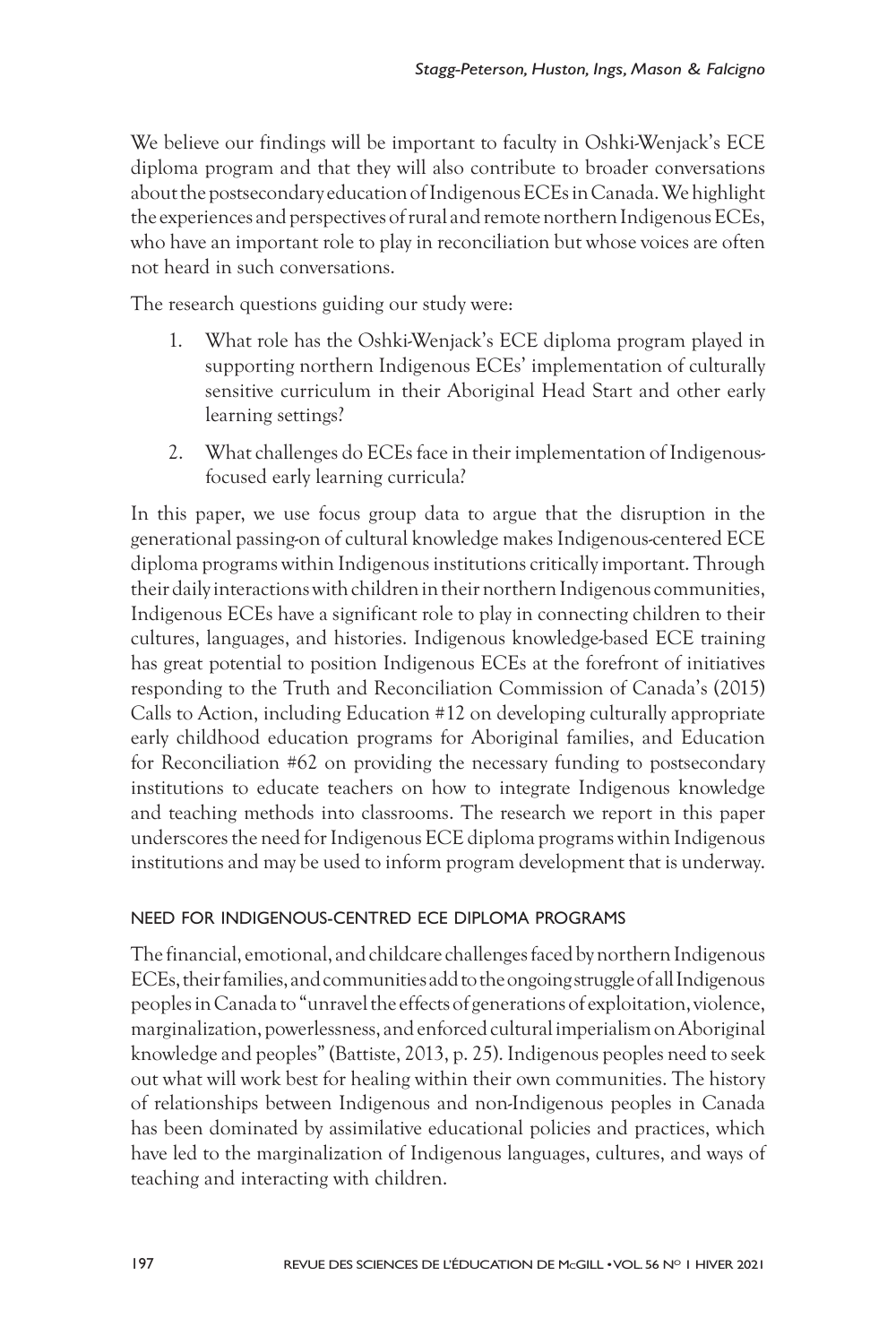Requirements for formal postsecondary training follow Eurocentric curricula and standards and thus continue assimilative practices to the present day. While participating in diploma programs that reify European pedagogies, knowledge, and ECE identities, Indigenous ECEs are taught to "distrust their Indigenous knowledge systems, their elders' wisdom, and their own inner learning spirit" (Battiste, 2013, p. 24). There is a profound disconnect between Indigenous ECEs' life experiences and world views and Eurocentric diploma programs that perpetuate dominant views of what an ECE should be and do. Additionally, lack of consideration of the everyday hardships that northern Indigenous ECEs experience in fulfilling legislative mandates for postsecondary training perpetuates the inequities that the Truth and Reconciliation Commission of Canada's (2015) Calls to Action decry as counter to the goal of reconciliation and, as supported by the UN Declaration on the Rights of Indigenous Peoples (2007), achieving "the minimum standards for the survival, dignity and wellbeing of the Indigenous peoples" (p. 28).

Eurocentric postsecondary programs exacerbate Indigenous language and knowledge loss as a result of many decades of forced institutionalization of Indigenous children. Separated from their families while in residential schools, generations of Indigenous children were taught by non-Indigenous teachers. Teachers punished children for speaking their languages and made children feel ashamed of who they were (Anuik et al., 2010; Battiste & Henderson, 2009; Makokis, 2010; Sam, 2019). The outcome has been "intergenerational trauma and stress compounded by poverty, low cultural continuity, and lack of adequate education" (Sam, 2019, p. 12). Many Indigenous parents and ECEs of today are not confident in their knowledge of their communities' culture, traditions, values, and languages. They feel ill-prepared to pass on traditional knowledge to children and be part of language and culture revitalization initiatives (Hare, 2011; Hare & Anderson, 2010; Peterson et al., 2019). ECEs and parents look to Elders for guidance to reconnect with their identities and develop trust. Elders draw on Indigenous knowledges to support family and community members in healing and undoing the harm caused by church-administered residential schools.

Some efforts have been made to respond to calls for action on the provision of culturally appropriate postsecondary programs for Indigenous students. For example, the Ontario Ministry of Training, Colleges and Universities (2018) instituted and then updated vocational learning outcome (VLO) #11 of the Early Childhood Education Program. The goal of VLO #11 is that postsecondary students will "plan, implement and evaluate Aboriginal early learning curriculum, programs and environments that promote children's, families' and communities' knowledge of and respect for Aboriginal peoples and their cultures." Yet, the CCEYA (Government of Ontario, 2014) does not include a requirement that ECE diploma programs offered in the province fulfill this standard, and minimal attention is paid to VLO #11 in non-Indigenous postsecondary institutions offering ECE diploma programs.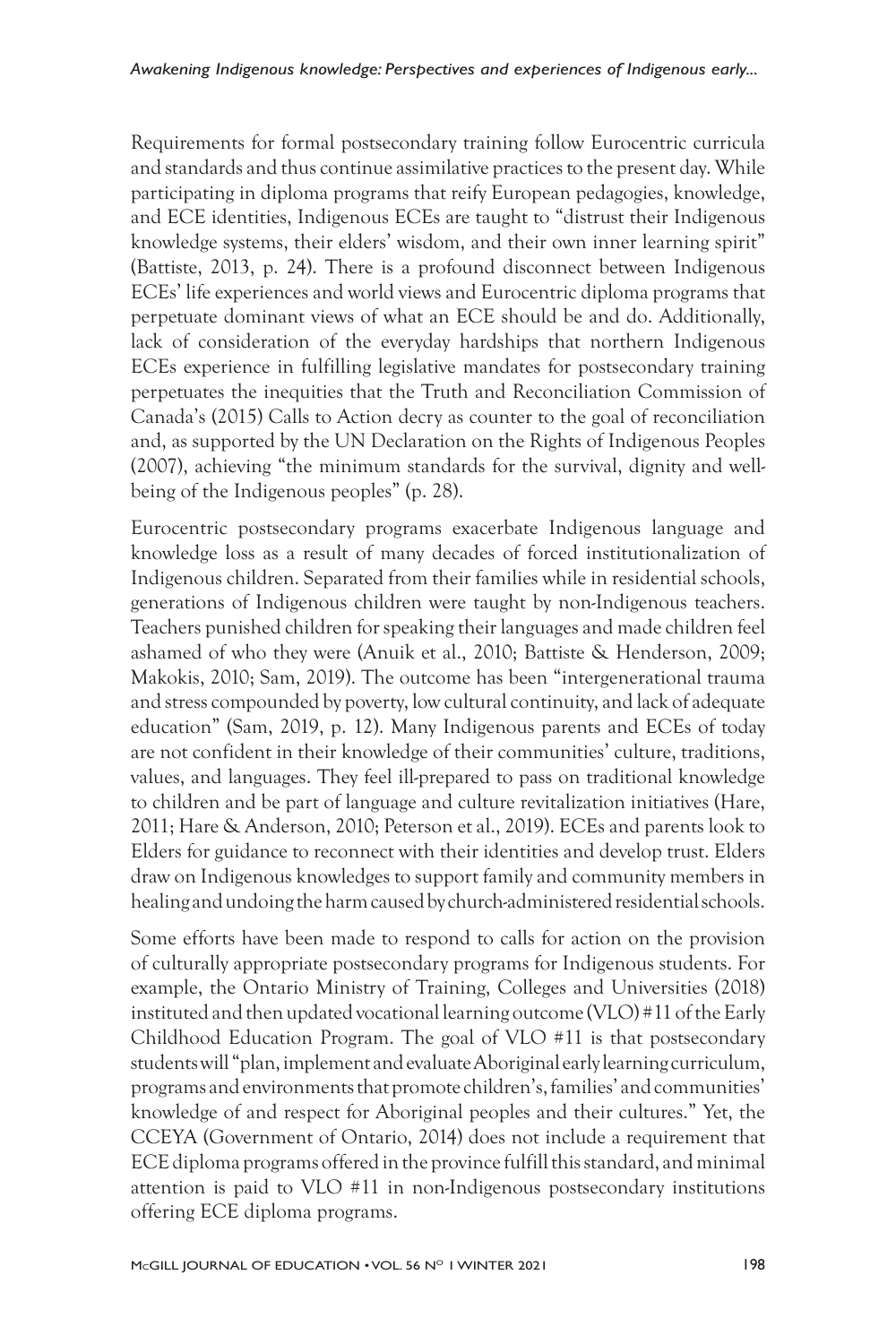Indigenous postsecondary institutes do integrate VLO #11 into their ECE diploma programs. At this time, however, these programs are offered in partnership with non-Indigenous postsecondary institutions, such as the Binoojiingyag Kinoomaadwin Early Childhood Education Program offered at the Anishinabek Education Institute (AEI) in partnership with St. Clair College. The same is true of the AEI ECE diploma program, which offers courses on Indigenous cultures and practices such as Introduction to Native Studies and Native Cultural Expression, and which addresses VLO #11 (Anishinabek Educational Institute, 2018). Similarly, Anishinaabemowin ECE is offered at Kenjgewin Teg Education Institute (KTEI), an Indigenous institute, in partnership with Canadore College. Developed in 2016, this program infuses ECE fundamentals with Anishinaabe teachings, values, and world views. It is designed "to prepare proficient Ojibwe language speakers as early childhood educators in this highly specialized Anishinaabe immersion early childhood education program" (Kenjgewin Teg, 2019, p. 1). Both Indigenous ECE diploma programs mentioned above have embedded Indigenous community–generated curriculum with local and cultural knowledge, values, and practices. The core accredited program of Canadore College in North Bay, Ontario, is also offered at Indigenous postsecondary institutions through a partnership arrangement. These institutions include First Nation Technical Institute (FNTI), located in Parry Sound, with a branch campus in Cochrane; and Seven Generations Education Institute, located in Kenora, with a branch campus in Fort Frances. Although Canadore College's program does not include Indigenous content, the Indigenous institutions' programs include Indigenous Elders and educators in the programming and offer an environment that is responsive to students' Indigenous cultures.

In 2017, in response to long-standing calls by Indigenous postsecondary institutions for greater autonomy to provide programs that are more inclusive of Indigenous cultures, languages, and worldviews, the Ontario government passed the Indigenous Institute Act (IIA) (Government of Ontario, 2017) to create core funding support for the nine Indigenous postsecondary institutes in Ontario. Over time, the goal is to build a robust sector that can offer a suite of new programs designed by and for Indigenous communities. This legislation created the Indigenous Advanced Education and Skills Council (IAESC), which oversees Indigenous institutions as they create their own diplomas, certificates, and degrees. The IAESC is working toward releasing program review handbooks and submission guidelines for Indigenous Institutes that are ready to deliver ECE programs in their communities. These handbooks will reflect the program-level standards that the IAESC is developing to ensure that ECE programs respond to Indigenous communities' needs and result in transferable credentials across Ontario's postsecondary education and training system. Within this structure, the Indigenous Institute Quality Assessment Board (IIQAB) sets standards, reviews proposed programs, and makes recommendations for accreditation. The IIQAB operates within the Ontario Indigenous postsecondary accreditation body, the IAESC.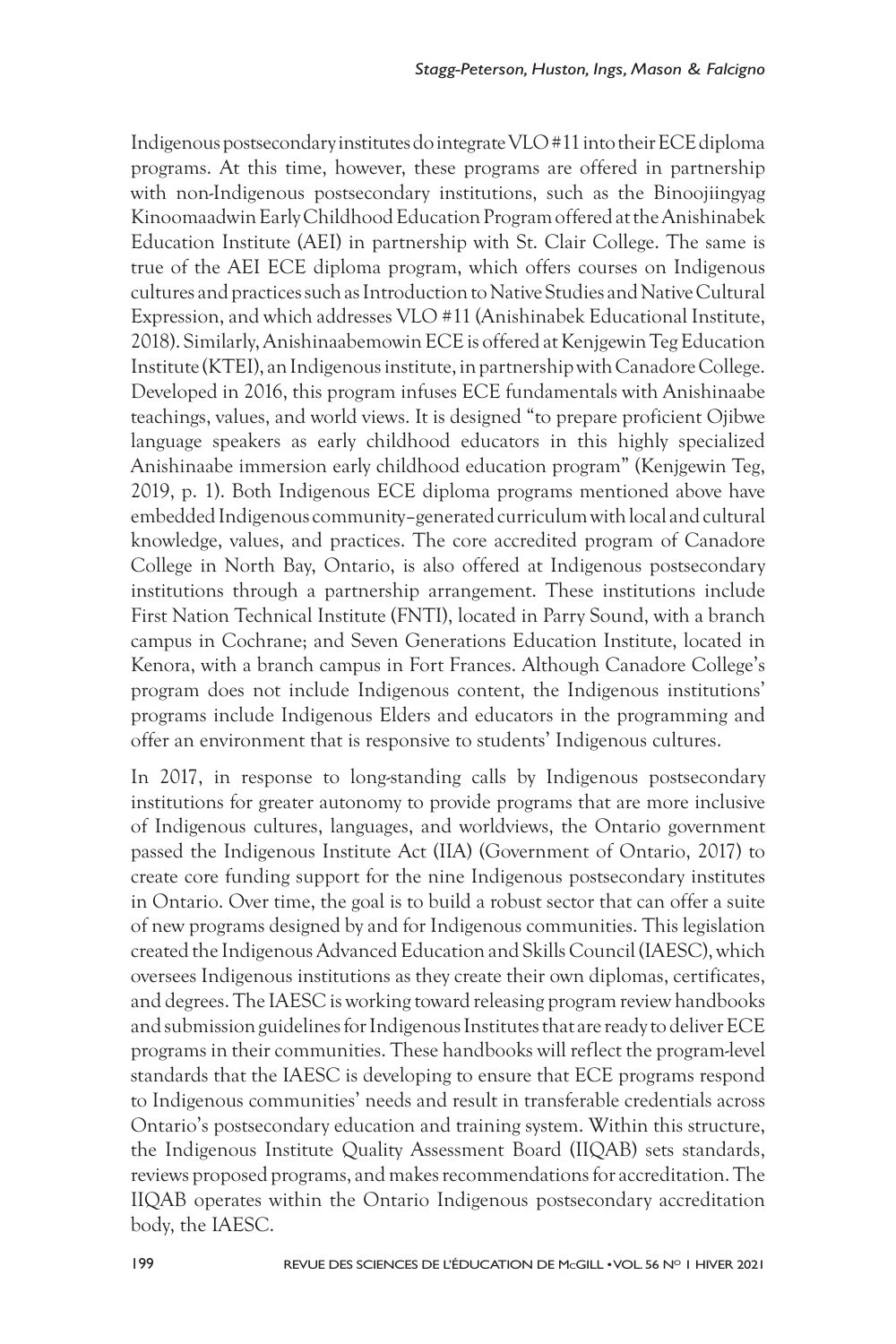Canadore College recognizes the need for this autonomy. Mary Wabano, director of Canadore College's First Peoples' Centre and associate dean of Indigenous Studies at the time, described Indigenous postsecondary institutions as equal and complementary pillars to the colleges and the Ministry of Advanced Education and Training / Ministry of Colleges and Universities in Ontario. Wabano has promised support for Indigenous institutions' transition to independent ECE diploma programs (Charette, 2019).

In the following sections, we review literature on Indigenous pedagogies and knowledge (Battiste, 2008; Styres, 2017; Toulouse, 2016), report on our research methods and findings, and discuss implications for ECE diploma programs that aim to respond to the Truth and Reconciliation Commission's (2015) Calls to Action.

# INDIGENOUS KNOWLEDGE AND PEDAGOGIES

Indigenous knowledge is a knowledge system that is distinct from Eurocentric knowledge. Closely tied to place, Indigenous knowledge varies across Indigenous peoples, as each nation or community embodies their own ways of being and relationships with the land and other living things within their local environment (Ball & Simpkins, 2004). Relationality with the natural environment and land is understood in terms of humans and the natural world being "cohabitants of a shared realm, reflecting an ethic of care and respect for the more-than-human world as something to which humans are privileged to be in relation with" (Ritchie, 2012, p. 86), rather than as a binary and hierarchical relationship that positions humans as dominant over nature. Land and community are knowledge sources (Styres, 2017). Indigenous language and cultural knowledge are also inseparable, as each language provides "a unique world-view and culture complex, mirroring the manner in which a speech community has resolved its problems in dealing with the world, and has formulated its thinking, its system of philosophy and understanding of the world around it" (Wurm, 2001, p. 13). Language "gives structure to Indigenous knowledge" (Hare, 2011, p. 392). Symbolic and coming from an oral tradition, Indigenous knowledge is "typically embedded in the cumulative experiences and teachings of Indigenous peoples rather than in a library or in journals of applied research" (Battiste, 2008, p. 87).

Elders and Knowledge Keepers, whose many years of living position them to be educators, have a responsibility for ensuring that the knowledge of their communities is passed on to new generations (Makokis, 2010). Additionally, parents and extended family are important sources of Indigenous knowledge. Pedagogies associated with Indigenous knowledge include direct experience with natural phenomena and intergenerational sharing of knowledge through story, performance, and demonstration (Hare, 2011). Teaching and learning processes are holistic and narrative-based, as stories are a primary medium for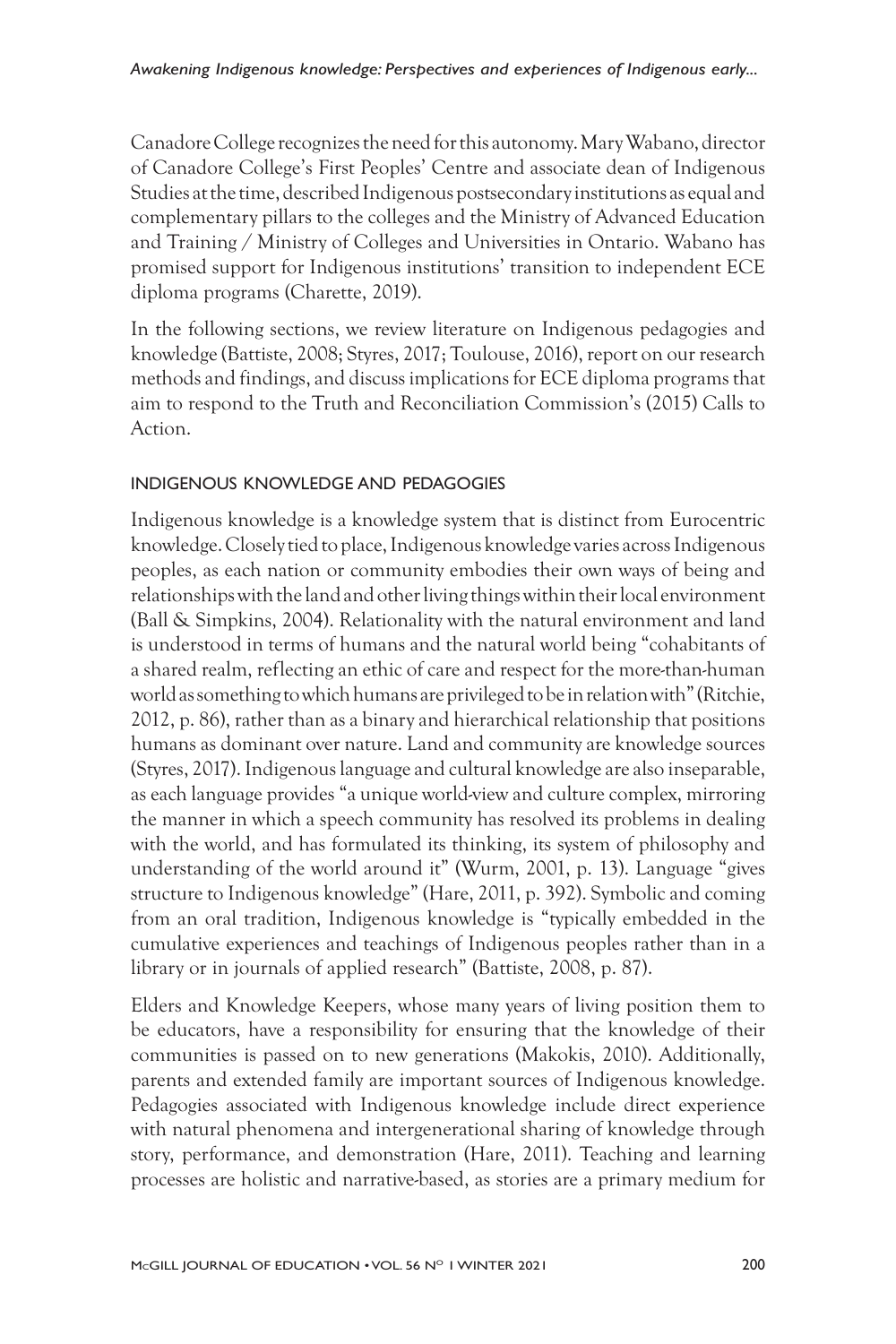conveying Indigenous knowledge (Castellano, 2000; Hare, 2011). Toulouse's (2016) understanding of Indigenous education guides our research:

What matters to Indigenous peoples in education is that children, youth, adults, and Elders have the opportunity to develop their gifts in a respectful space ... It is about fostering identity, facilitating well-being, connecting to the land, honouring language, infusing with teachings and recognizing the inherent right to self-determination. Living a good life is what matters. (p. 2)

#### **METHODS**

Before we begin our description of the methods, we wish to acknowledge that our knowledge gathering and sharing is taking place on the ancestral land of First Nations who have signed treaties in good faith, expecting that all Canadians would honour our responsibilities regarding the education of Indigenous children in ways that allow them to flourish in Indigenous and non-Indigenous settings. We hope that our research contributes to the fulfillment of these responsibilities.

In the following paragraphs, we provide contextual information about Oshki-Wenjack's ECE diploma program and participating ECE students in the program before outlining our data collection and analysis methods.

# OSHKI-WENJACK'S EARLY CHILDHOOD EDUCATION DIPLOMA PROGRAM

Approximately 100 Indigenous ECEs currently employed in early learning centres in their First Nation communities across northwestern Ontario have received their ECE diplomas from Oshki-Wenjack since the first offering of the ECE diploma program in 2008. The ECE student cohorts consist of 15 to 20 students on average. ECE faculty are subject experts, many with Indigenous heritage, and they also have a background in ECE.

In each of five semesters, the program uses a "blended model" of two on-campus, face-to-face sessions for two weeks at a time, with 11 weeks of synchronous e-learning evening classes, which allows ECEs to return to their communities and continue to work at their early learning centres while completing their course work for the semester. Students take face-to-face classes for two weeks at the beginning (weeks 1–2) and mid-point (weeks 8–9) of each 15-week semester. Classes start on a Saturday and run from 8:30 a.m. until 8:30 p.m. for 14 days in a row without a day off. The retention record for ECE students to date is high, which is a direct outcome of the blended delivery model to accommodate the communities' and learners' needs.

The ECE diploma program follows the accrediting partner college's curriculum, which aligns with the 10 ECE program vocational learning outcomes mandated by provincial statutes: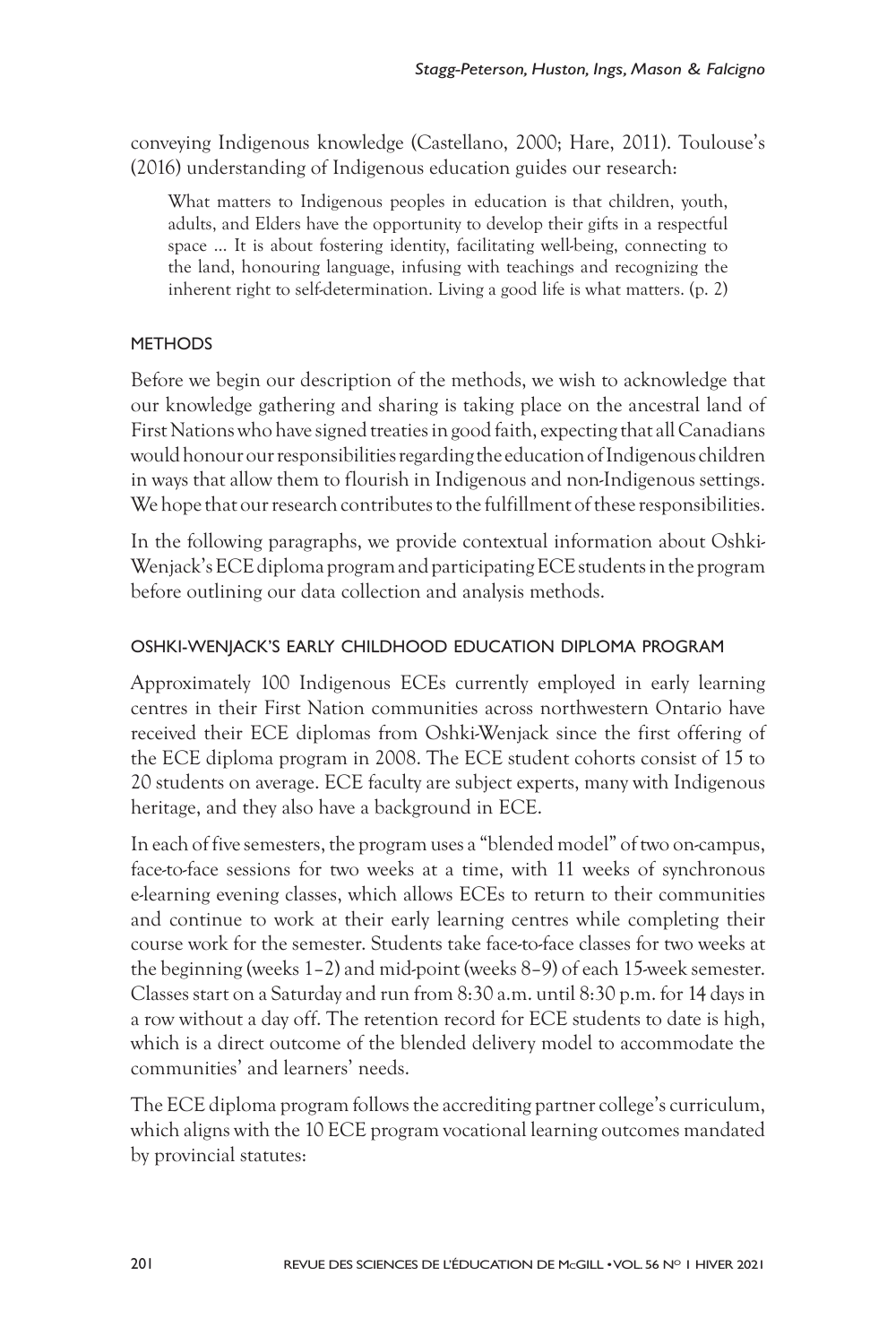- Students take 29 courses over 20 months (five semesters) of study.
- Most courses teach core early childhood subjects.

Four courses meet field placement requirements (e.g., 500 hours with nine weeks in urban early learning settings and five weeks in students' Indigenous communities' early learning settings). Since its inception, and in partnership with a non-Indigenous postsecondary institution with an Aboriginal ECE program that did include VOC #11, Oshki-Wenjack's ECE diploma program goals have included heightening and expanding on the Indigenous cultural knowledge that ECEs bring from their homes and communities. To fulfill this goal, Oshki-Wenjack instructors encourage ECEs to integrate their Indigenous cultural knowledge, teachings, and practices at every opportunity in their interactions with young children in early learning centres. They also attempt to incorporate land-based knowledge in all courses. In the outdoor education course, for example, students explore the bush in a natural area close to the Oshki-Wenjack campus and then reflect on what they feel connected to while outdoors. Students gather rocks, plants, and other natural items for an assignment that involves creating a landbased cultural activity for young children.

Oshki-Wenjack has a campus Indigenous Elder, Brenda. Students' relationship with her is critical to their Indigenous cultural learning. She acknowledges where each student is in their journey, preparing a safe environment for their learning. In the cultural room, Elder Brenda ensures that students have access to all four Indigenous medicines: Sage, Sweetgrass, Tobacco, and Cedar. The cultural room is also a safe and quiet place for reflection and rest. On Monday mornings and Friday afternoons, Elder Brenda conducts a smudging ceremony for students to begin and end the week. A cleaning ceremony of purification smudging involves the four common medicines, Sage, Sweetgrass, Tobacco, and Cedar, which are burned together to create smoke that supports emotional wellbeing. Students and faculty can request one-on-one time with Elder Brenda or ask her to facilitate a sharing circle to help work through issues with others. She uses sharing circles, ceremonies, and shared stories to support students' discoveries of Indigenous knowledge and pedagogies, and to support their creation of strong, positive Indigenous identities. She works with instructors to provide teachings for students during regularly scheduled classes and while students are on field trips.

Field placements are in urban early learning centres in Thunder Bay. Staff setting up the placements are aware of cultural differences between expectations and practices of urban non-Indigenous centres and those in small, remote Indigenous communities. They are also aware of the challenges of urban life, such as navigating city transit, which ECEs experience when moving from their remote rural communities to Thunder Bay. Knowing that the ECE field placement supervisors who work in the urban centres may be unaware of life and cultural perspectives of ECE diploma students, Oshki-Wenjack staff members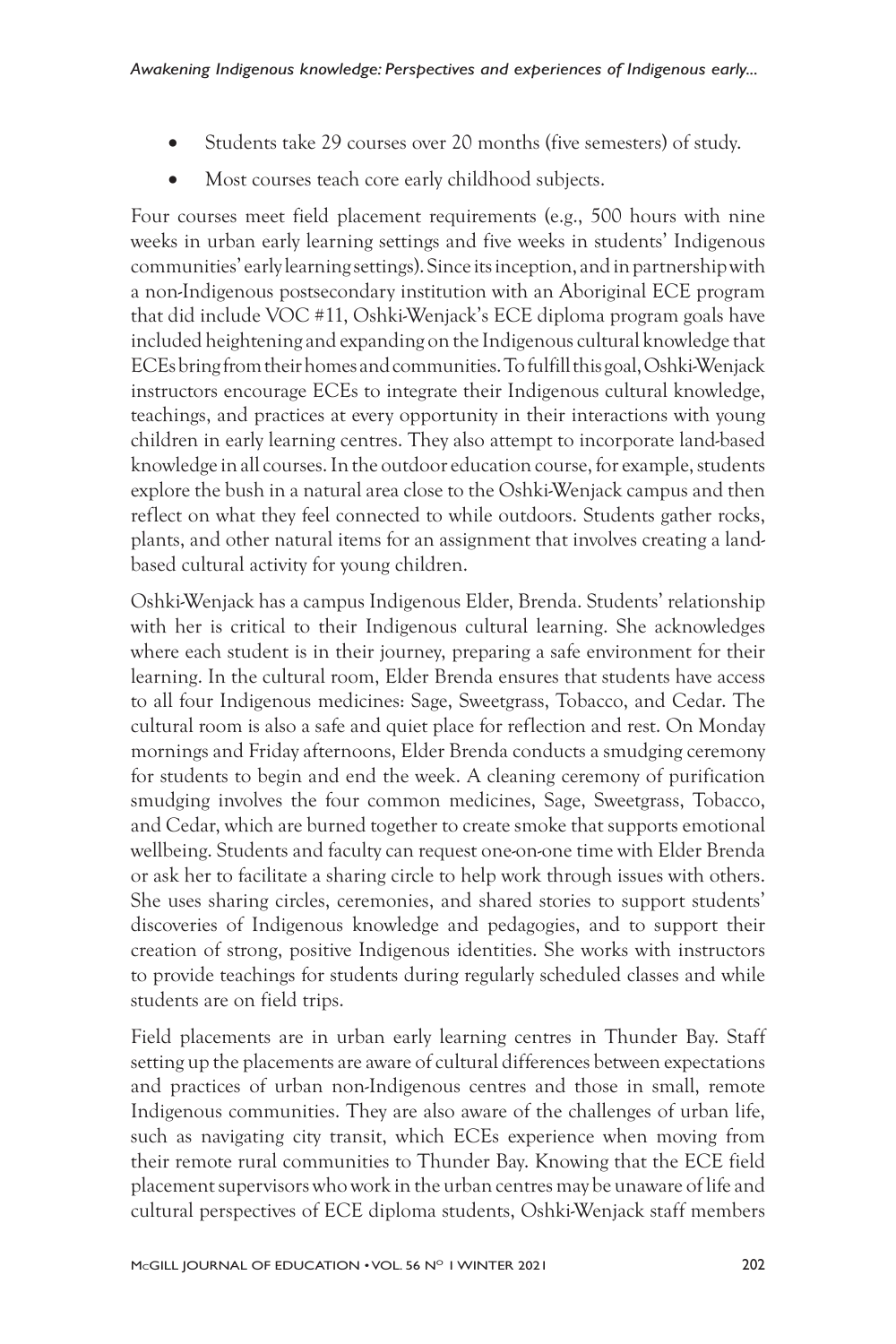provide guidance in interpreting the Indigenous ECE students' interactions in the placement centres. Non-Indigenous mentor ECEs in urban early learning placements have been known to form evaluative impressions of the Indigenous ECE students as not engaging sufficiently with children, for example. Mentor ECEs also talk about expectations that they will learn about Indigenous ways of interacting with children from the ECE students they mentor.

Recognizing the social and cultural differences between life in the ECEs' northern Indigenous communities and in the urban centres as well as the challenges of being separated from extended family, Oshki-Wenjack instructors work with students with difficulties to create plans that promote student success. Regular faculty meetings and ongoing email and phone communication amongst instructors are meant to ensure that students have support across the program. Oshki-Wenjack's ECE diploma program staff recognize that northwestern Ontario is a vast region where every Indigenous community has its own cultural teachings and ways of teaching children. Some communities have been able to pass their language and traditional practices from one generation to another, but many others have been unable to do so because of assimilative government practices. As a result, ECEs come to the program with a range of knowledge and experience of their culture and language.

In 2016, due to funding cuts, Oshki-Wenjack was forced to change its college affiliation to Canadore College, which does not share Oshki-Wenjack's emphasis on VOC #11. Although Oshki-Wenjack instructors continue to try to incorporate Indigenous teachings and use land-based pedagogy throughout the program, most of the teachings and activities are now incorporated outside class time; for instance, Oshki-Wenjack's Elder Brenda, staff, and instructors host potluck seasonal feasts with traditional Indigenous food for students and their families. Additionally, ECE students do regular outings onto the land with Elder Brenda and receive teachings.

# RESEARCH PARTICIPANTS, DATA COLLECTION, AND ANALYSIS

Between classes in the final week of the on-site phase of the program, four of the ECE students in Oshki-Wenjack's diploma program participated in a one-hour focus group discussion. All participants are female. Three live in their Anishnaabek First Nation communities in northwestern Ontario. Two communities are accessible by road, and one is accessible only by air transportation or on winter roads when lakes freeze over. The population of the three participants' communities ranges from approximately 200 to 700 people. The communities all have a local elementary school and either a licenced childcare centre or an Aboriginal Head Start Program. The fourth participant is Métis and resides in a northern non-Indigenous urban community. All four participants speak English as their mother tongue. They have 5∏15 years of experience as ECEs.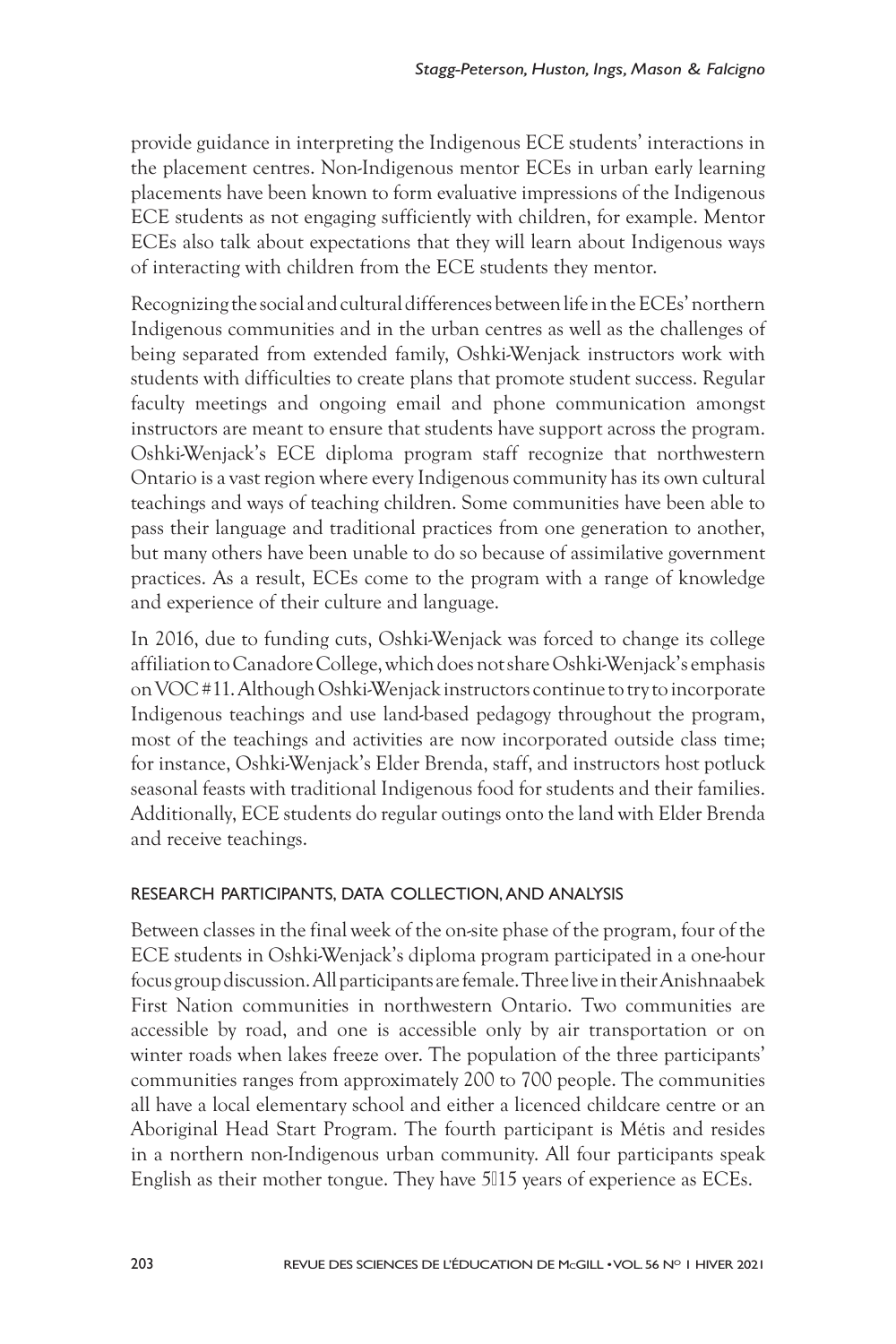Shelley facilitated the conversation to avoid a conflict of interest between students and their instructors, Eugema and Lori. Only she knows the identities of participants, as the ECEs chose pseudonyms at the beginning of the focus group discussion that were then used in the transcripts.

The focus group discussion was audio-recorded with participants' permission and transcribed by an external transcriber who works with Shelley. Four questions framed the discussion:

- 1. How do you integrate your community's Indigenous culture and language in your Aboriginal Head Start's or early learning centre's program?
- 2. How have your Oshki-Wenjack ECE diploma program's classroom and other experiences supported you in integrating Indigenous culture and language in your program?
- 3. What other supports have you received to be able to do this?
- 4. What other kinds of support would be helpful to you to integrate Indigenous culture and language in your programs?

Eugema, Lori, and Shelley used inductive methods (Patton, 2015) to analyze the focus group transcript. In the process, we asked questions such as "What does this tell me about participants' experiences integrating Indigenous knowledge and language in their early childhood contexts?" in our "search for meaning" (Patton, 2015, p. 570) in the ECEs' responses to the questions. We first identified meaningful units in the transcripts, which we define as phrases or sentences that describe experiences, perspectives, and practices related to the research questions. Each of us then analyzed each meaningful unit in the transcripts individually.

We met virtually via Zoom to talk about the themes that emerged from our initial analysis and generated an initial set of five themes. Further discussion about overlaps among the themes resulted in our agreement on two overarching themes: (1) Indigenous knowledge is being awakened through ECE involvement in the Oshki-Wenjack ECE diploma program, and (2) participating ECEs feel they have an inadequate knowledge of land-based understandings and their Indigenous community's language. These feelings are amplified when in practicum placements because non-Indigenous supervisors are unaware of the outcome of a long history of assimilative practices that have led to loss of Indigenous language and culture. Each theme addresses one of our research questions and is used to organize our findings.

# **FINDINGS**

Participating ECEs talked about an awakening of their Indigenous knowledge through their experiences in the Oshki-Wenjack ECE diploma program. They highlighted their Indigenous cultural learning as the biggest contribution of the program to their professional and personal growth. It seemed that the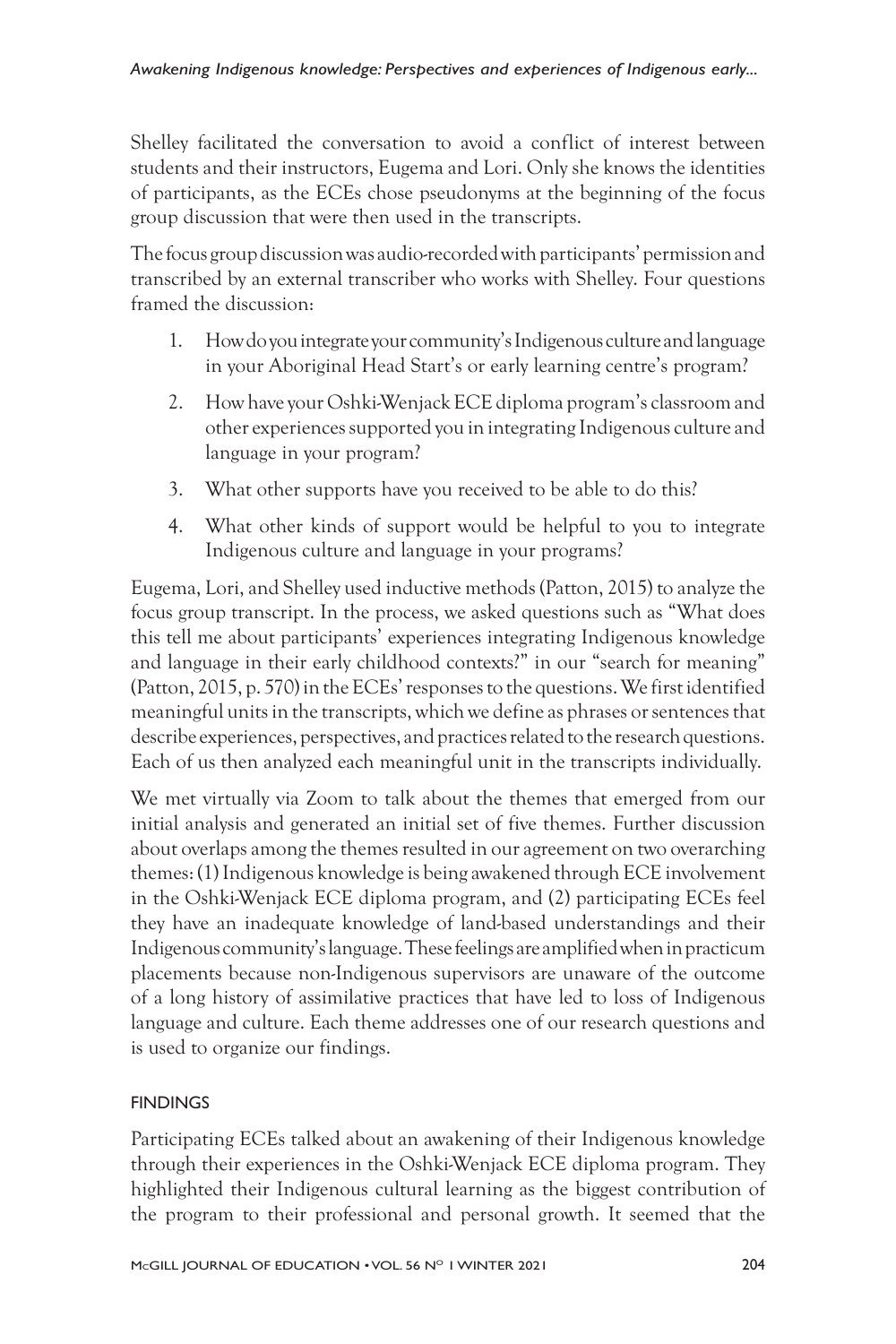more the ECE students learned, the more they became aware of the huge gaps in their formal schooling, in terms of providing knowledge about the historical relationships between Indigenous and non-Indigenous people in Canada. Elder Brenda observed that participants were experiencing a loss and finding themselves in a grieving process. Additionally, the ECE students felt frustrated that their parents' experiences in residential schools and with other assimilationist practices had robbed them of intergenerational teachings that are an integral part of Indigenous pedagogies. We discuss these themes further in the following sections.

#### OSHKI-WENJACK PROGRAM CONTRIBUTIONS: INDIGENOUS KNOWLEDGE IS BEING AWAKENED

As explained previously, Elder Brenda is on campus to offer cultural teachings, to lead in traditional ceremonies, and to provide guidance throughout the program. Participating ECEs talked about their experiences with Elder Brenda as being fundamental to their learning and transformational in their work with children during field experiences. For some, sitting with Elder Brenda in a traditional ceremony marked their first experience of learning from an Indigenous Elder. Dora, for example, explained that her first experience with smudging ceremonies and sharing circles was at Oshki-Wenjack: "I never saw that growing up and I never saw my parents doing that either … so it was a powerful learning experience for me." She said that she would take "those teachings to my classroom when I go back to my community."

For other students, being in the presence of Elder Brenda often evoked recollections of childhood experiences or provided a deeper understanding of family practices connected to their cultural ways of knowing. Sarah recalled being out on the land as a child, but she had not realized how this experience could be a valuable learning experience for children in her early childhood setting: "It was eye-opening—something that you wouldn't even think of. We could bring the children outside to learn with us too." Morning Star explained the important learning from the experience of being outdoors in the bush with Elder Brenda: "That connection to Mother Earth. I remember Brenda picking up some stones, and then saying, 'Even just holding something like this from the ground, Mother Earth, there's a connection.'" She went on to say that she had learned that it was important when picking up "something from the Mother Earth, then you give it back by using tobacco." Morning Star continued her thought process of relating her customs to what Elder Brenda had told her: "We do that every Christmas. That was so neat when I learned that. During Christmas we'll put down some tobacco. It's like an offering of thanks." Princess Jewel also gained a deeper understanding of her family's practices: "I'm finally learning now and I've always wanted to know. I've been to pow wows with my dad growing up, but I've never known about the seven teachings. So, I'm still learning." In the Indigenous communities whose ECEs attend the Oshki-Wenjack program, the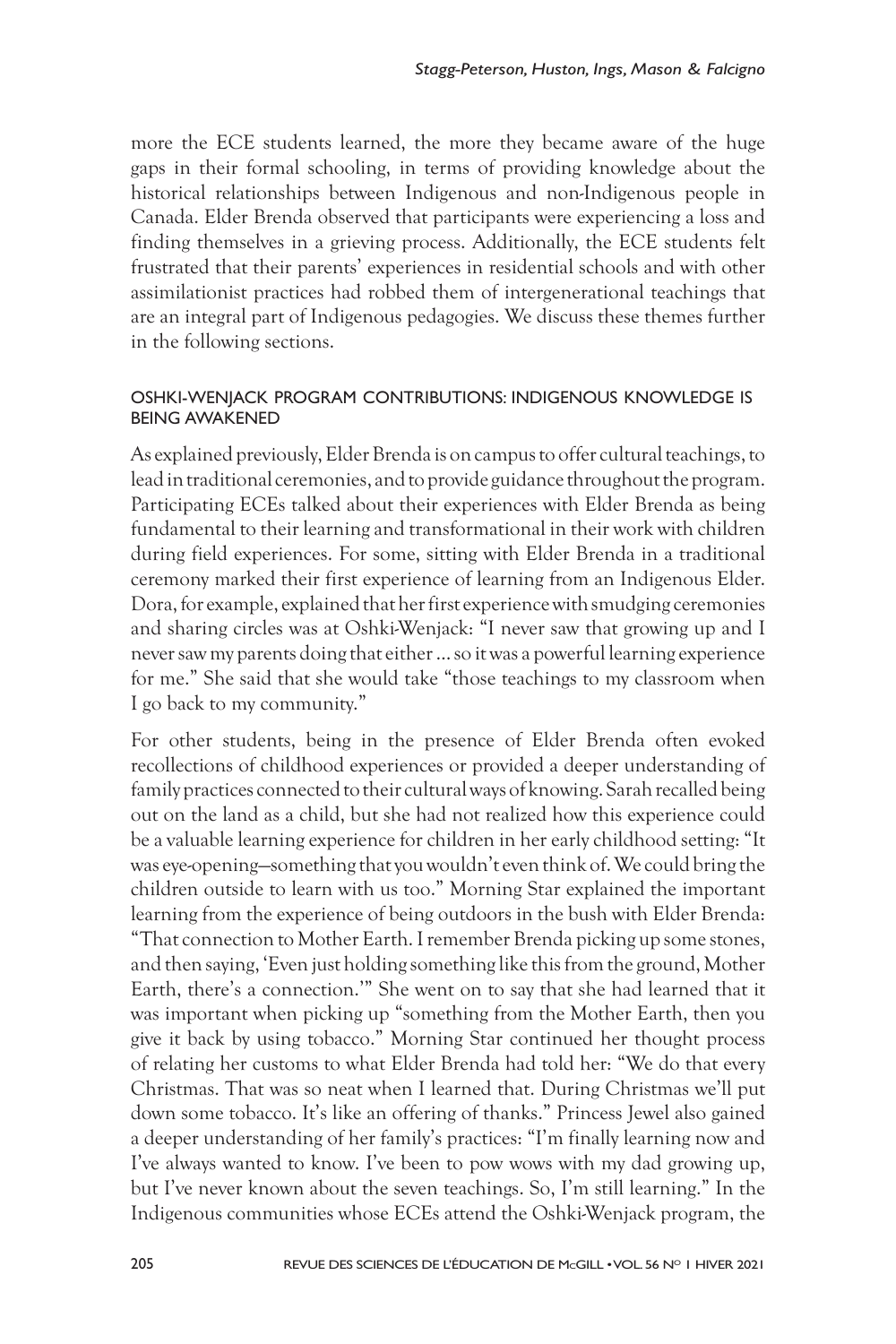seven teachings are the seven Grandfather teachings used to support a good life: Love, Respect, Courage, Honesty, Wisdom, Humility, and Truth (Benton-Benai, 2010). It was clear to Elder Brenda that participants were connecting to who they are as Indigenous people.

Participants talked about coming to understand, through conversations in class with peers and instructors as well as through their time with Elder Brenda, that they had actually learned a great deal of traditional knowledge while growing up—more than they knew. They had learned from parents, as well as from extended family members and others in their northern communities through activities such as going fishing with family members. They recalled teachings and experiences on the land with older community and family members and annual events in their communities. Princess Jewel started the conversation: "We have culture weeks at times, where they go, where other people take them, like, ice fishing, net fishing, on the boat, like, hunting and fishing, with parents' consent, of course." Morning Star continued by describing what happens during Traditional Week in her community: "[It] is in the fall and at the end of the year. Whether you're an employee or a child, you're exempted from school for a full week; taking time off to go hunting. Normally, there are big groups at a certain place that go out hunting or camping." She talked about the integration of community Traditional / Culture weeks into formal school programs as one of her community's initiatives to reverse the generations of loss of Indigenous culture due to mainstream assimilationist educational policies.

Participants talked about the Indigenous cultural practices that children learned while going on the land with family members and with the teacher of a cultural class that was part of the kindergarten program in their community. Morning Star, for example, said:

In my school, we have a native language teacher. So, when she's in the classroom, I work alongside with her, and I help her especially with getting the kids encouraged with doing stuff. I learn a lot from the native language teacher. We also have cultural class where the kids and I learn a lot through snaring, having fires, being able to bring animals in, to teach about like hunting, like that.

Princess Jewel also included cultural learning in the natural environment in her early childhood program. She explained: "We take the kids outside and the teachers or ECEs will set up the snares, for example, rabbit snares."

Participating ECEs reflected on how they had learned from each other about the different cultural practices and traditional stories of Indigenous communities across northwestern Ontario, either informally through conversation, or more formally through class presentations. Morning Star stated, "I noticed that being in class, and people would share their stories and I would think, 'Oh I heard that in my community.'" Many of the participants explained that some of the stories from other communities were very familiar, as they were variations of stories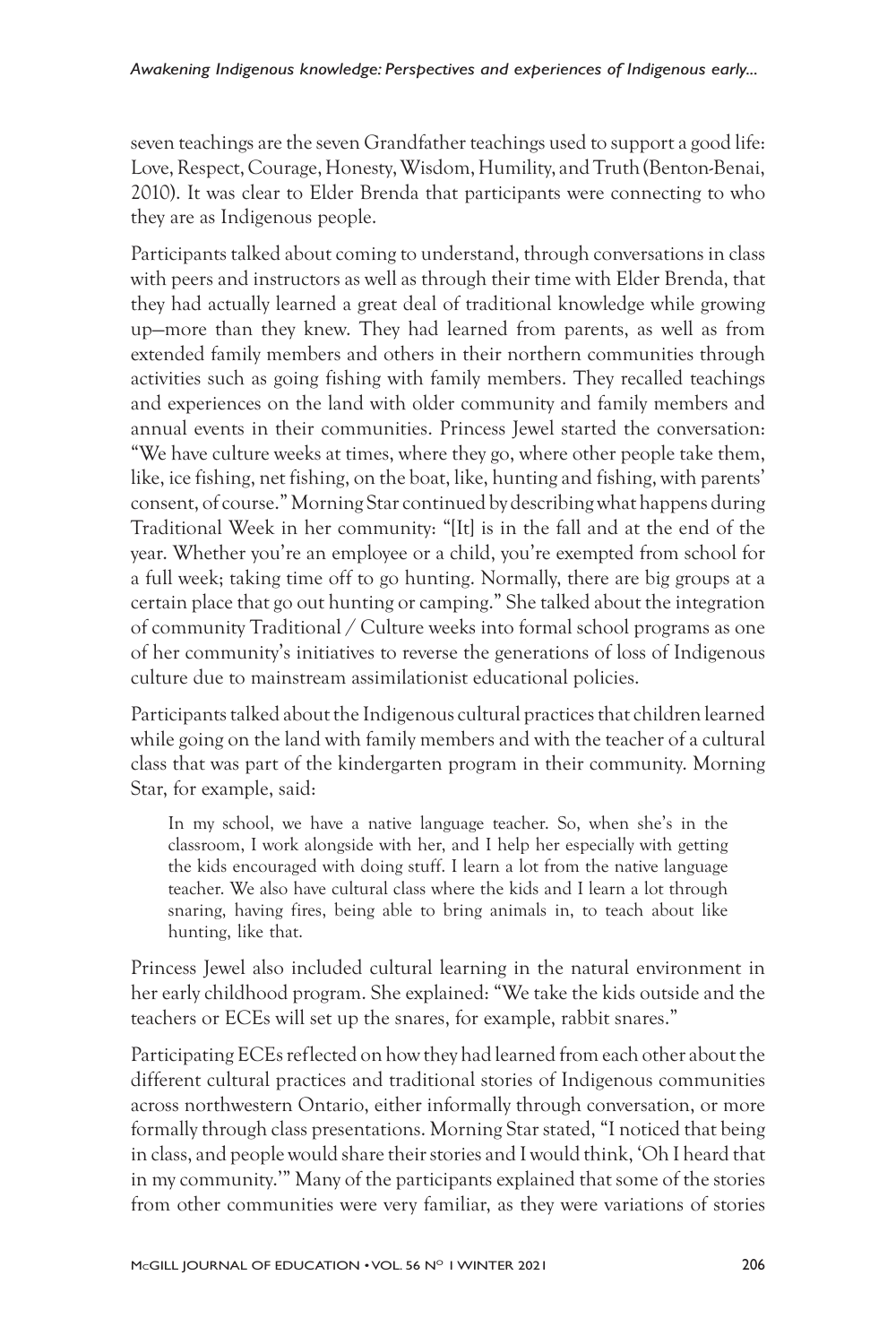from their own communities. Participants said that experiencing the variations firsthand emphasized how important it was for them to "teach about different Indigenous cultures," as Morning Star explained.

Participating ECEs talked about the pride they felt in their knowledge of Indigenous practices in their practicum placements in the final term of the ECE diploma program. Lori knows that there is a recent emphasis in the early learning centres participating in the placement program to infuse Indigenous knowledge into mainstream curricula. In their focus group conversation, participating ECEs described the Indigenous practices, such as cooking bannock, that they had been asked to facilitate in their placement settings. They were happy to share their Indigenous knowledge with non-Indigenous students and placement supervisors. Sarah described her experiences as she led a sharing circle using a talking stick:

Nobody talked when others were talking. The students showed respect and all that—like if somebody's speaking, you don't say anything. Like, you listen to your grandparents. And the students all got it. Their teacher couldn't even believe it, like afterwards when she talked to me. I almost had tears in my eyes. It was touching.

Participating ECEs said that the awakening of their funds of knowledge (Moll & Gonzalez, 2004) and the authorization of their Indigenous knowledge as official knowledge in their ECE diploma program was the most valuable part of their ECE diploma experience. As described in the next section, the awakening through traditional pedagogies of intergenerational sharing was critical to their overcoming feelings of frustration at being deprived of access to their communities' Indigenous knowledge.

#### FEELINGS OF FRUSTRATION: LIMITED KNOWLEDGE OF INDIGENOUS CULTURE AND LANGUAGE, AND OF CANADIAN HISTORY OF RELATIONSHIPS WITH INDIGENOUS PEOPLES

Participating ECEs talked about having limited knowledge of their community's Indigenous language and world views because of the influence of Christianity and mainstream cultural and spiritual practices that marginalized Indigenous spirituality and knowledge within their communities. Princess Jewel explained that she did not experience traditional spiritual practices, such as pow wows, while growing up, and she did not learn about the Seven Grandfather Teachings (Benton-Benai, 2010) because "they were frowned upon" in her First Nation community. Dora explained that although she did learn the Teachings, they were not identified as coming from her Indigenous community's culture, but rather as coming from the Christian Bible. Elder Brenda reminds us that it is good to know where knowledge comes from, as we can use the knowledge to compare. We support the learning of Indigenous knowledges and must ensure that we allow space for the systems and teachings alongside western knowledges.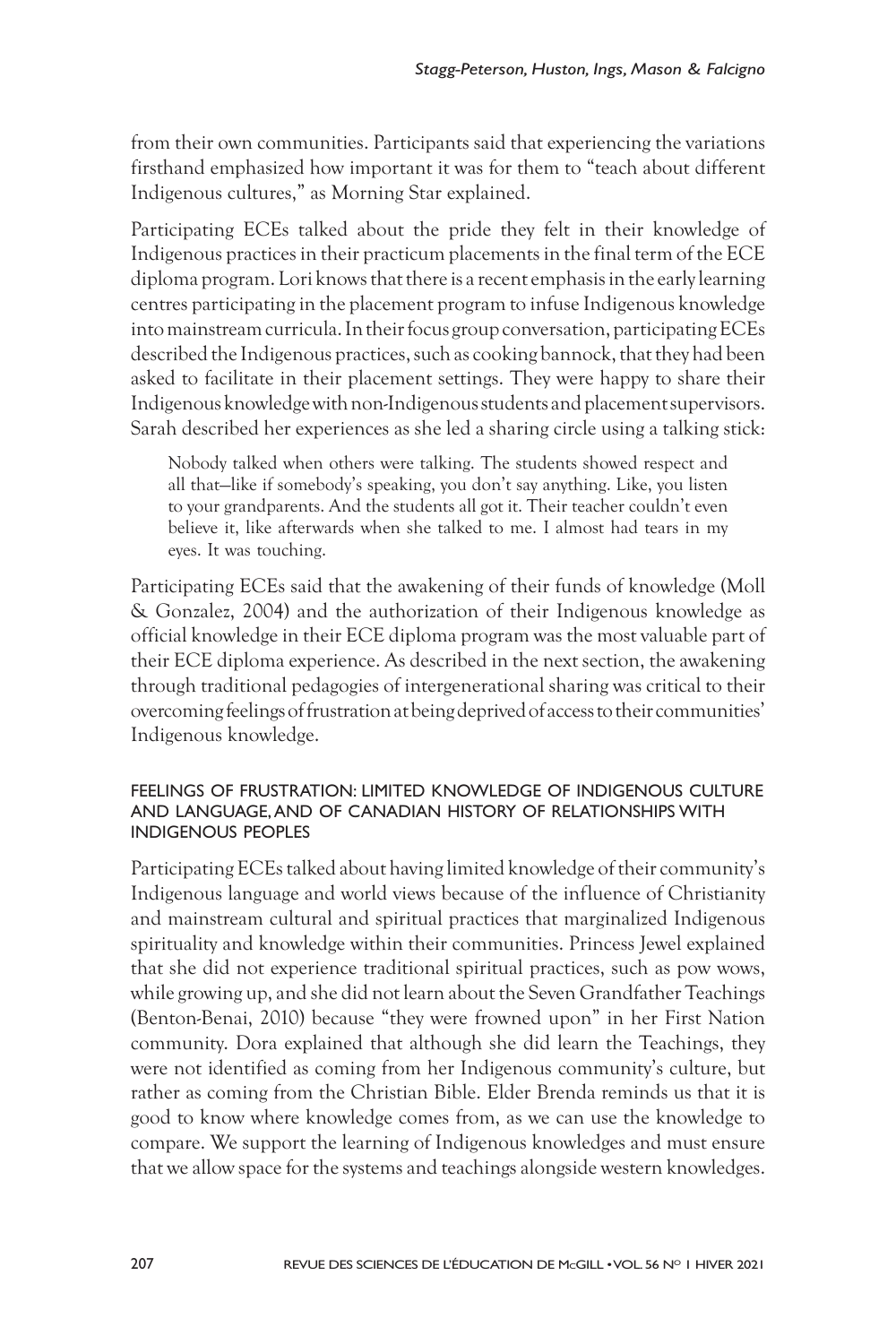Sarah talked about loss of the Indigenous language that her mother had spoken in her home. She explained, "After I left home, I went with an English man and never spoke it. And it's awful that I lost it. I want to get it back. I've been getting some of it back." Dora grew up speaking Oji-Cree, but having lived in the English-dominant environment of an urban centre for 20 years, she is now in a position where she says, "I'm forgetting my language. I have to think about it." She explained:

At first when I go visit my parents [who speak her Indigenous language], I have a hard time. When I say things in a different way, my mom smiles at me [Dora laughs]. That's how I know I'm not saying it in the right way. But eventually, when I'm staying there for about two weeks, I pick up the words ... When I go to the Reserve, I don't want to get embarrassed that I don't understand my language. Because there are times they would laugh at how I say things, like I say it backwards [using English language syntax]."

Princess Jewel also talked of losing the Indigenous language that she had spoken at home until she went to daycare. She explained, "That's where we would talk English. Until I went to daycare, we only spoke my Indigenous language at home. But we lost our language in school."

Their own limited knowledge, particularly of their Indigenous languages, put constraints on what participating ECEs could teach. The content tended to be limited to naming animals and colours in the community's Indigenous language. They often used mainstream teaching approaches, such as putting up posters with the labels next to pictures, providing pictures for children to colour, using puppets, or reading books that include the Indigenous words for the animals or other concepts. Princess Jewel also described one of the morning routines that she carried out in her classroom: "Every morning you count to 10 in English and in our native language. And you have [the Indigenous and English language words and numbers] displayed in your classroom, too." Some of the classroom activities, however, did include traditional Indigenous practices, such as sharing circles and doing beadwork, as in Princess Jewel's classroom, for example.

Participants were also frustrated that they had not learned about the history of assimilation and colonization of Indigenous peoples. Morning Star said, "the effects of what happened in residential schools; the intergenerational trauma. That is an important thing of the past that should be passed on to our future, our youth." She said that the knowledge she gained about the impact of residential schools "makes me want to break the cycle" by teaching children she works with about their Indigenous culture, whether they are in their Indigenous communities or in urban centres.

Participating ECEs observed that, although they have made the connections, many Indigenous children in their early years centres "need to know about their culture" because they are not experiencing Indigenous ways at home. Participants explained that they were determined to draw upon the Indigenous knowledge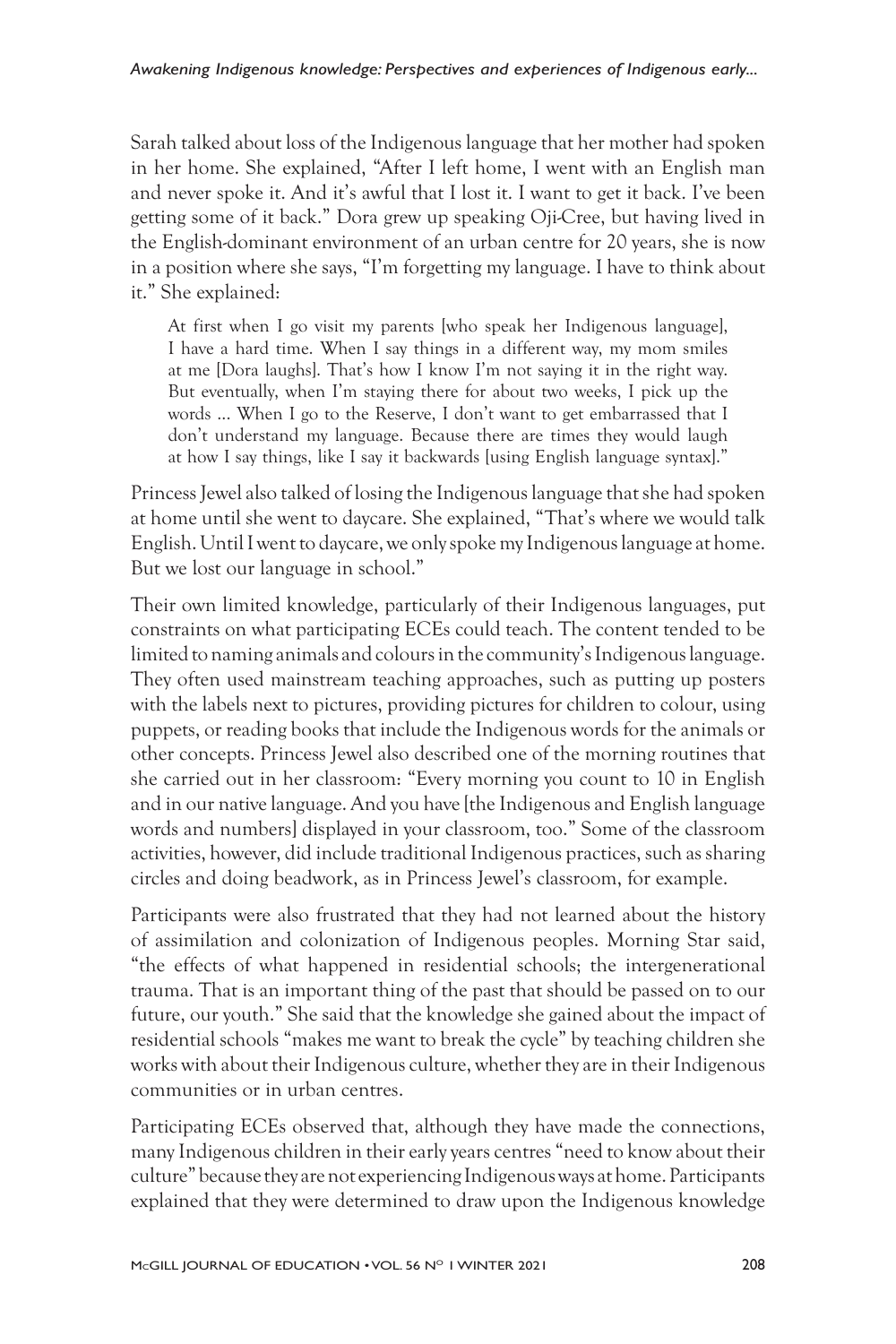that had been awakened and their experiences in the Oshki-Wenjack diploma program to ensure that early childhood learning centres provided abundant opportunities for young Indigenous children to learn their communities' traditional culture and language.

#### DISCUSSION AND IMPLICATIONS

The requirement for ECEs working in early learning centres in Ontario to have completed an accredited ECE diploma program, legislated in The Child Care and Early Years Act (Government of Ontario, 2014), has a robust research foundation (Manning et al., 2019). Researchers have found that higher levels of formal postsecondary education of teachers and ECEs are often associated with high-quality early learning programs in mainstream early childhood contexts (Vu et al., 2008). Sociocultural factors add a layer of complexity that needs to be taken into consideration when legislators make changes that have an impact on communities and early years centres and their staff across such a vast and diverse province such as Ontario. As Indigenous ECEs participating in our focus group study have observed, completing the mandatory training has been a valuable learning experience. They explained that the most important benefits, however, have not been from the mainstream early childhood curriculum, but rather from the Indigenous cultural knowledge awakening and learning that they experienced. Participants' assessment of the value of their ECE diploma experiences are relevant to conversations about potential relationships between higher educational attainment and quality of early learning environments (Manning et al., 2019). ECEs who share children's cultural and linguistic backgrounds are often more effective in supporting the children's learning than those more highly qualified ECEs who are unfamiliar with the community's culture.

Participating ECEs experienced a cultural awakening in the Oshki-Wenjack ECE diploma program despite its core curriculum being based on a program from an affiliated mainstream college where VOC #11 is absent. Oshki-Wenjack ECE diploma faculty have had to be creative in creating spaces for ECEs to access Indigenous cultural practices outside the accredited program. Faculty have honoured the ECEs' lived experiences and the holistic, land-based pedagogies of their Indigenous communities by creating space for them as part of the unofficial curriculum. Participating ECEs identified this unofficial curriculum as being most significant to their learning.

Participating ECEs highlighted Elder Brenda's knowledge, wisdom, and experience as being particularly important to their learning. Their experiences underscore what Sutherland and Swayze (2012) have asserted regarding the critical role played by Elders in the next generation's learning: Elders provide the knowledge that was lost due to generations of children attending residential schools rather than learning alongside extended family and community members. The Elders are critical to "strengthening Aboriginal pride and kinship" (p. 90).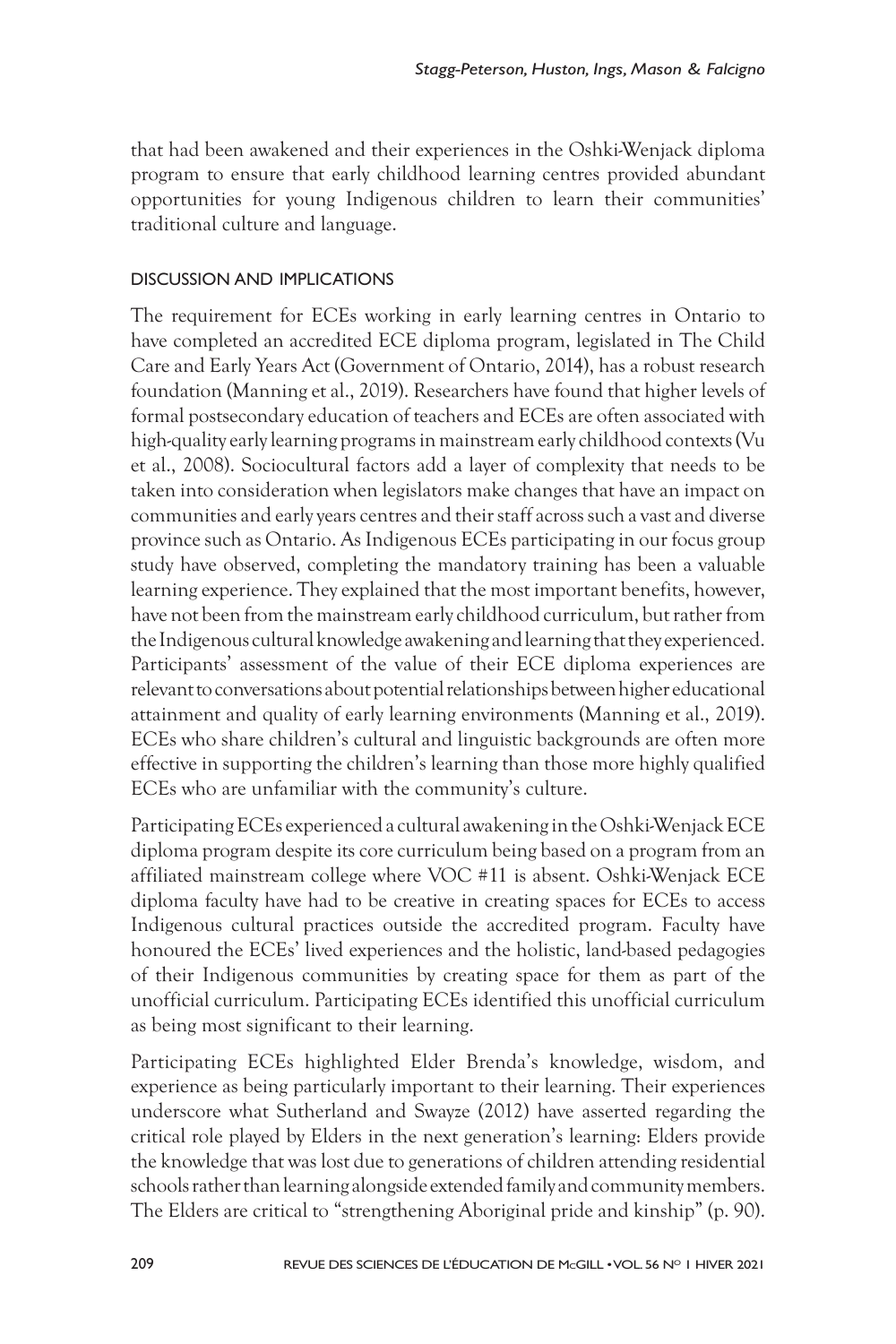As Elder Brenda explains, "Wisdom is already in us. An awakening can occur in our growth and development when education is driven by authentic and spiritual values. This learning can intersect with more formally acquired knowledge."

# IMPLICATIONS FOR ECE DIPLOMA PROGRAMS FOR INDIGENOUS ECES

Recognizing that our sample size is small and warrants caution in making broad calls for changes to postsecondary education in Ontario, we propose that our research underscores the need to make VOC #11 mandatory for all postsecondary programs in Ontario, especially for programs within Indigenous educational institutions. We suggest that, in keeping with the Calls to Action of the Truth and Reconciliation Commission (2015), Indigenous knowledge, culture, and stories of historical relationships between Indigenous and non-Indigenous peoples, including the generational outcomes from assimilative practices such as residential schools and Eurocentric school curricula, should be infused in ECE diploma programs offered to Indigenous ECEs.

Indigenous postsecondary institutions offering the diploma program should have greater autonomy over their programs. As long as they are beholden to partner with non-Indigenous institutions for use of accredited program structures and curriculum, they will be restricted in creating inclusive, community-generated curriculum that embodies local Indigenous cultural knowledge, values, and practices. Such a curriculum will prepare ECEs to serve the needs and interests of the children and families in their communities now and in the future. Our research findings support realigning the Ontario Qualifications Framework to include policies, procedures, and learning outcomes that are consistent with local Indigenous community practices.

Concretizing the intentions of the Indigenous Institutes Act will depend on supporting the professional and financial capacities of Indigenous postsecondary institutions. It will require conversations with Indigenous Elders, leaders, and Knowledge Keepers, as well as ECEs and community members, about creating culturally responsive programs. These voices, seldom heard in policy and program deliberations, are needed to understand the complicated past and to bring about transformation for a more equitable future (Sam, 2019). As the Truth and Reconciliation Commission of Canada (2015) makes clear, reconciliation in Canada cannot take place without these voices.

# **REFERENCES**

Anishinabek Educational Institute. (2018). Binoojiingyag Kinoomaadwin; ECE diploma program. https://aeipostsecondary.ca/programs/native-early-childhood-education-diploma-program/

Anuik, J., Battiste, M., & George, P. (2010). Learning from promising programs and applications in nourishing the learning spirit. *Canadian Journal of Native Education, 33*(1), 63-82.

Ball, J., & Simpkins, M. (2004). The community within the child: Integration of Indigenous knowledge into First Nations childcare process and practice. *American Indian Quarterly, 28*(3/4), 480-498. https://doi.org/10.1353/aiq.2004.0091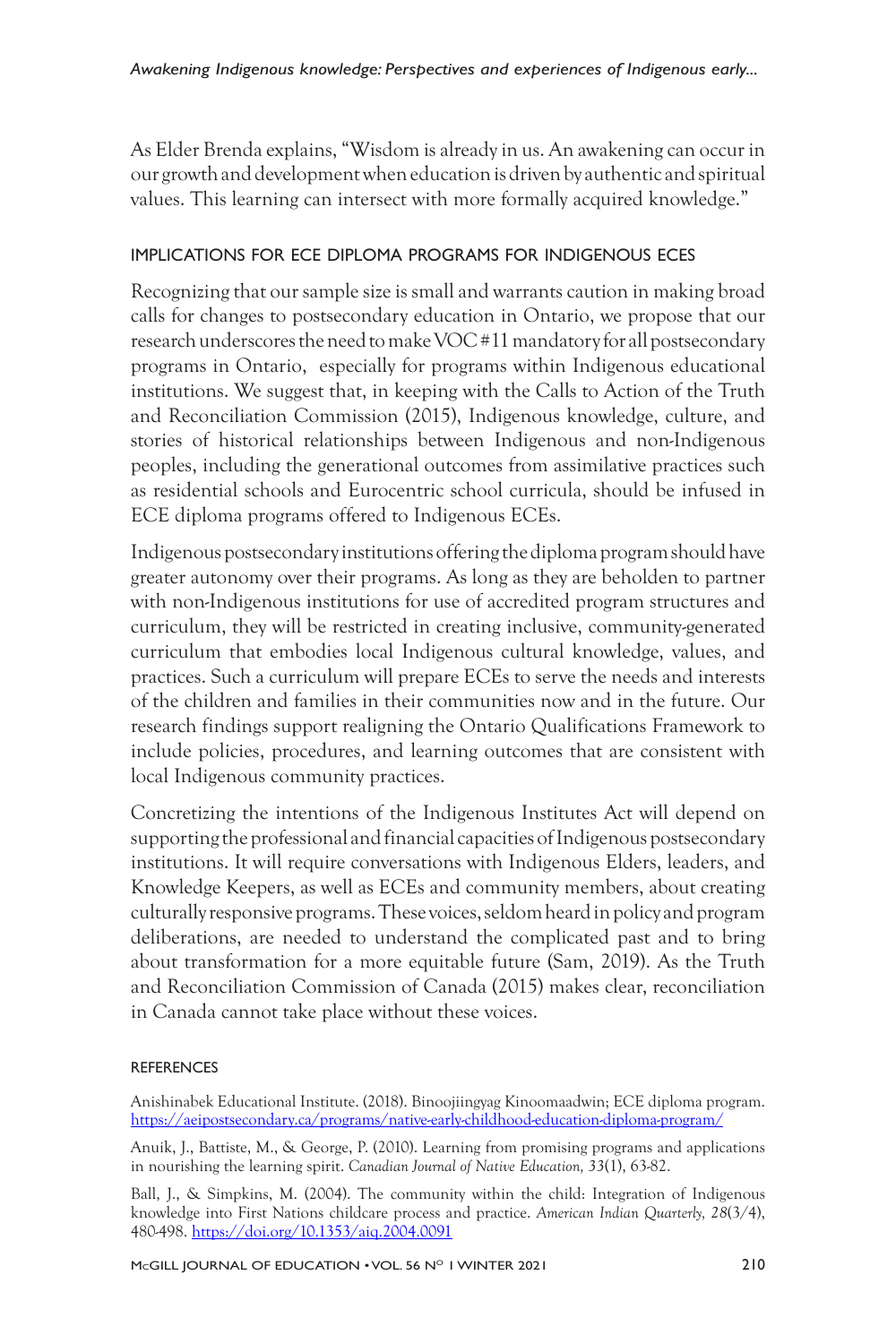Battiste, M. (2008). The struggle and renaissance of Indigenous knowledge in Eurocentric education. In M. Villegas, S. R. Neugebauer, & K. R. Venegas (Eds.), *Indigenous knowledge and education: Site of struggle, strength, and survivance* (pp. 85-91). Harvard Education Review.

Battiste, M. (2013). *Decolonizing education: Nourishing the learning spirit.* Purich Publishing.

Battiste, M., & Henderson, J. (2009). Naturalizing Indigenous knowledge in Eurocentric education. *Canadian Journal of Native Education, 32*(1), 5-18.

Benton-Benai, E. (2010). *The Mishomis book: The voice of the Ojibway* (2nd ed.). University of Minnesota Press.

Castellano, M. B. (2000). Updating Aboriginal traditions of knowledge. In G. J. S. Dei, B. L. Hall, & D. B. Rosenberg (Eds.), I*ndigenous knowledges in global contexts: Multiple readings of our world* (pp. 21- 36). University of Toronto Press.

Charette, J. (2019, May 30). *Canadore College and First Nations Technical Institute renew decades-old partnership*. Canadore College. https://www.canadorecollege.ca/about/the-canadore-story/canadorecollege-and-first-nations-technical-institute-renew-decades-old-partnership

Government of Ontario. (2007). *Early Childhood Educators Act*. https://www.ontario.ca/laws/ statute/07e07

Government of Ontario. (2014). *Childcare and Early Years Act*. https://www.ontario.ca/laws/ statute/14c11

Government of Ontario. (2017). Ontario Institutes Act. https://www.ontario.ca/laws/ statute/17i34a?\_ga=2.130533775.1028871111.1555074925-470407676.1555074925

Gunn, T. M., Pomahac, G., Good Striker, E., & Tailfeathers, J. (2011). First Nations, Metis and Inuit education: The Alberta initiative for school improvement approach to improve education in Alberta. *Journal of Educational Change, 122*(3), 323-345. https://doi.org/10.1007/s10833-010-9148-4

Hare, J. (2011). 'They tell a story and there's meaning behind that story': Indigenous knowledge and young Indigenous children's literacy learning. *Journal of Early Childhood Literacy, 12*(4), 389-414. https://doi.org/10.1177/1468798411417378

Hare, J., & Anderson, J. (2010). Transitions to early childhood education and care for Indigenous children and families in Canada: Historical and social realities. *Australasian Journal of Early Childhood, 35*(2), 19−27. https://doi.org/10.1177/183693911003500204

Health Canada and the Public Health Agency of Canada. (2017). *Evaluation of the Aboriginal Head Start in urban and northern communities program 2011−2012 to 2015−2016*. https://www.canada.ca/ content/dam/hc-sc/documents/corporate/transparency/corporate-management-reporting/ evaluation/2011-2012-2015-2016-aboriginal-head-start-urban-and-northern-communities-program/ ahsunc-apacu-eng.pdf

Hodson, J., Hedican, N., Huston, L., Mason, B., Junnila, M., Falcigno, K., & Evans, K. (2019). *Anishininiiwi awaashishiiw kihkinohamaakewi niikaanihtamaakew (Indigenous early childhood education professional development program: A summative research report)*. Oshki-Wenjack-Pimache-O-Win: The Wenjack Education Institute. http://indigagogy.com/The%20OSHKI-WENJACK%20FINAL%20 SUMMATIVE%20REPORT.pdf

Kenjgewin Teg. (2019). *Early childhood education fact sheet*. https://www.kenjgewinteg.ca/programs/ teaching-learning/anishinaabemowin-early-childhood-education

Makokis, L. (2010, March 5). Success stories: Enhancing Indigenous child well being: An educational experience of Indigenous culture and ceremony. Opening speech for the Gathering at Blue Quills First Nations College. http://www.bluequills.ca/wp-content/uploads/2014/12/BQ-TheGatherin gCompendiumMarch2010pdf.pdf

Manning, M., Wong, T. W., Fleming, C. M., & Garvis, S. (2019). Is teacher qualification associated with the quality of the early childhood education and care environment? A meta-analytic review. *Review of Educational Research, 89*(3), 370-415. https://doi.org/10.3102/0034654319837540

Moll, L. C., & Gonzalez, N. (2004). Engaging life: A funds-of-knowledge approach to multicultural education. In J. Banks & C. A. McGee Banks (Eds.), *Handbook of research on multicultural education* (pp. 699−715). Jossey-Bass.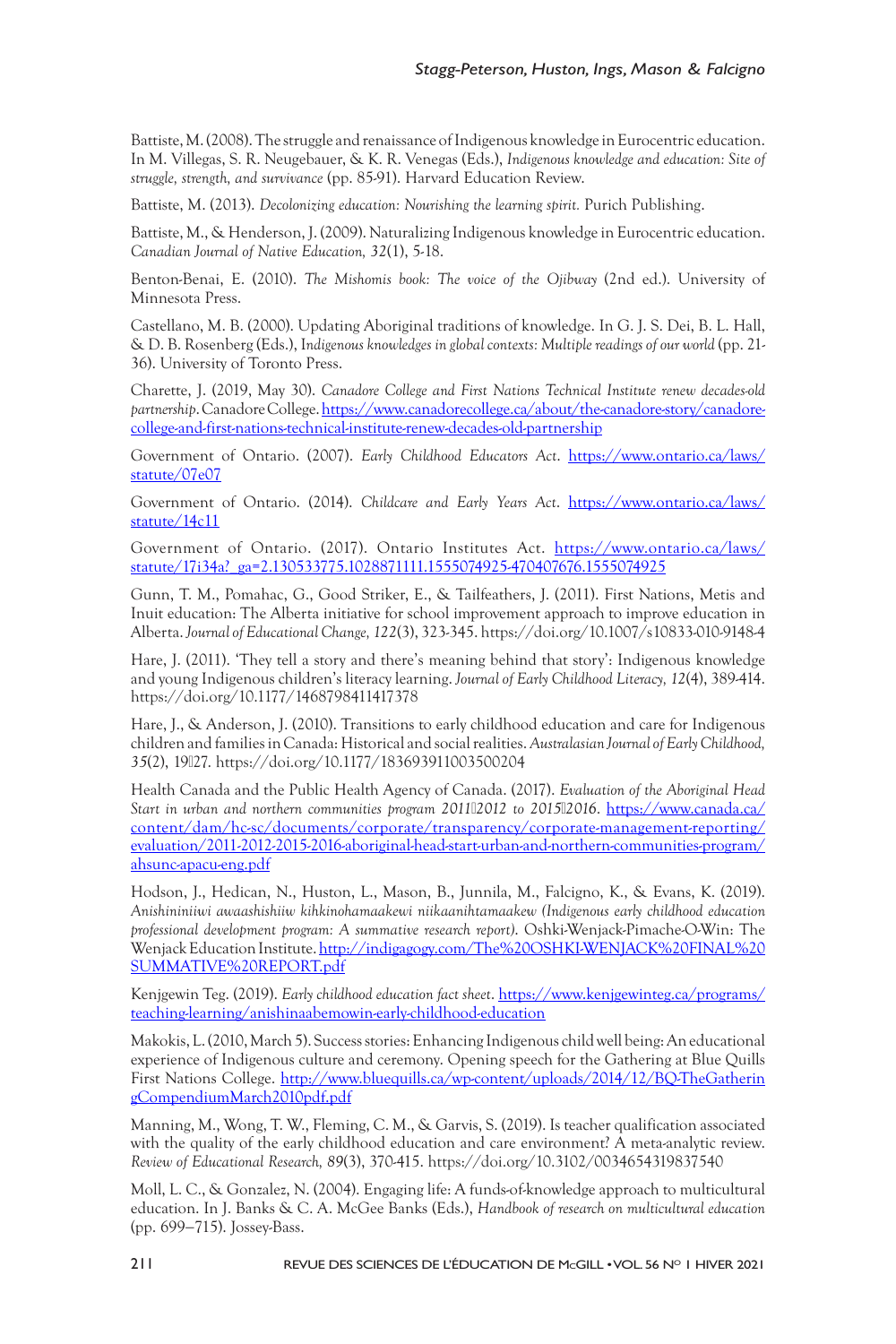#### *Awakening Indigenous knowledge: Perspectives and experiences of Indigenous early...*

Nishnawbe Aski Nation. (2020). *About us*. http://www.nan.on.ca/article/about-us-3.asp

Ontario Ministry of Training, Colleges and Universities. (2018). *Early childhood education program standard*. http://www.tcu.gov.on.ca/pepg/audiences/colleges/progstan/humserv/51211 earlychildhood-education.html

Patton, M. Q. (2015). *Qualitative research and evaluation methods* (4th ed.). Sage.

Peterson, S. S., Huston, L., & Loon, R. (2019). Preparing Indigenous teachers from remote communities: Voices from northern Ontario. *Brock Journal of Education, 48*(2), 17-32.

Preston, J. P. (2008). Overcoming the obstacles: Postsecondary education for Aboriginal peoples. *Brock Education: A Journal for Research and Practice, 18*(1), 57−63. https://doi.org/10.26522/brocked.v18i1.111

Preston, J. P., Cottrell, M., Pelletier, T. R., & Pearce, J. V. (2011). Aboriginal early childhood education in Canada: Issues of context. *Journal of Early Childhood Research, 10*(1), 3-18. https://doi. org/10.1177/1476718X11402753

Ritchie, J. (2012). Early childhood education as a site of ecocentric counter-colonial endeavour in Aotearoa New Zealand. *Contemporary Issues in Early Childhood, 13*(2), 86-98. https://doi.org/10.2304/ ciec.2012.13.2.86

Sam, M. A. (2019). Contextualizing approaches to Indigenous peoples' experience of intractable conflict. *New England Journal of Public Policy, 31*(1), Article 5.

Styres, S. (2017). *Pathways for remembering and recognizing Indigenous thought in education: Philosophies of Iethi'nihsténha Ohwentsia'kékha (Land*). University of Toronto Press.

Sutherland. D., & Swayze, N. (2012). Including Indigenous knowledges and pedagogies in sciencebased environmental education programs. *Canadian Journal of Environmental Education, 17*, 80-96.

Toulouse, P.R. (2016). *What matters in Indigenous education: Implementing a vision committed to holism, diversity, and engagement.* Measuring What Matters, People for Education. https://peopleforeducation. ca/wp-content/uploads/2017/07/MWM-What-Matters-in-Indigenous-Education.pdf

Truth and Reconciliation Commission of Canada. (2015). Truth and Reconciliation Commission of Canada: Calls to Action. https://ehprnh2mwo3.exactdn.com/wp-content/uploads/2021/01/ Calls\_to\_Action\_English2.pdf

United Nations General Assembly. (2007). United Nations declaration of the rights of Indigenous peoples. New York: Author. https://www.un.org/development/desa/indigenouspeoples/wp-content/ uploads/sites/19/2018/11/UNDRIP\_E\_web.pdf

Vu, J. A., Jeon, H. J., & Howes, C. (2008). Formal education, credential, or both: Early childhood program classroom practices. *Early Education and Development, 19*(3), 279-504. https://doi. org/10.1080/10409280802065379

Wurm, S. A. (2001). Atlas of the world's languages in danger of disappearing (2nd ed.). United Nations Education, Scientific and Cultural Organization (UNESCO) Publishing. http://unesdoc. unesco.org/images/0012/001236/123609e.pdf

#### ACKNOWLEDGEMENT

We are grateful to participating ECEs for sharing their experiences and insights, and to the Social Sciences and Humanities Research Council for funding our research through a partnership grant.